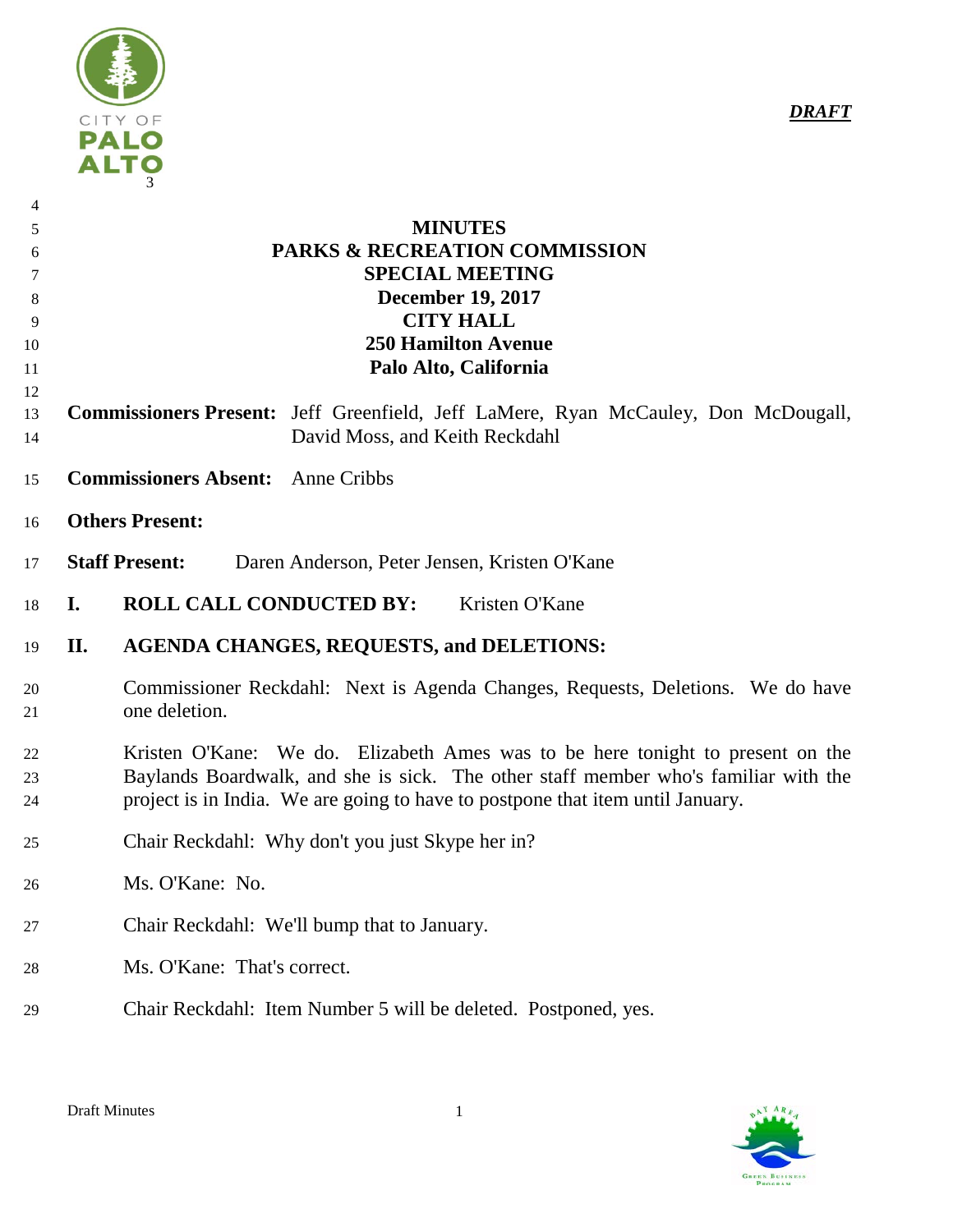## **III. ORAL COMMUNICATIONS:**

 Chair Reckdahl: Next is Oral Communications. We have no speaker cards, so we'll move on to the Department Report.

## **IV. DEPARTMENT REPORT**

- Ms. O'Kane: I'm going to go ahead and turn it over to Daren Anderson, who will give an update on a few of our projects.
- Daren Anderson: Today is technical difficulty day. Sorry about that. Daren Anderson with Open Space, Parks, and Golf. Let me start by giving you a couple of updates about the urban parks. One is that we're working on a shade structure to add to the Magical Bridge Playground. We've been doing some design work with the group that originally funded and helped build the playground. They were eager to help support. We're partnering on this process. The design right now is finished, and we're ready to go out to bid.
- Chair Reckdahl: This is an additional or a replacement?
- Mr. Anderson: This is a new shade structure for that existing playground.
- Chair Reckdahl: We're not replacing a structure?
- Mr. Anderson: Nope, this is a new shade structure.
- Chair Reckdahl: New stuff.

 Mr. Anderson: Yeah, new stuff. It'll be hopefully a theme that we can replicate in other parks where we're deficient on shade. I also wanted to give you an update on the golf course. The construction of the golf course is substantially complete. However, there still are a number of things remaining to be completed before we're able to open. It's really getting it polished and ready for presentation as opposed to getting the grass installed and the elements there. That's the part we're at right now. Some of those items include the course signage, having the course rated. We still have a little work to do on hole 13. That's the area that was last occupied by PG&E. Up until a few weeks ago, they were still on the course doing some of their line work. As they pulled out, they allowed us the space to get back in and do the tees for hole 13 that hadn't been added. We're still fine tuning that. While it's in right now—the sod is in. It still needs prep work before it's game-ready. The other thing I want to share is that we're in negotiations right now for a golf course management company that would assume the golf professional services hopefully in February. In order to maximize our one-time opportunity to make a splash, to make a really grand opening that sets our reputation as one of the premier municipal courses in our area, we want to make sure everything's right. That means not rushing Draft Minutes 2



*DRAFT*

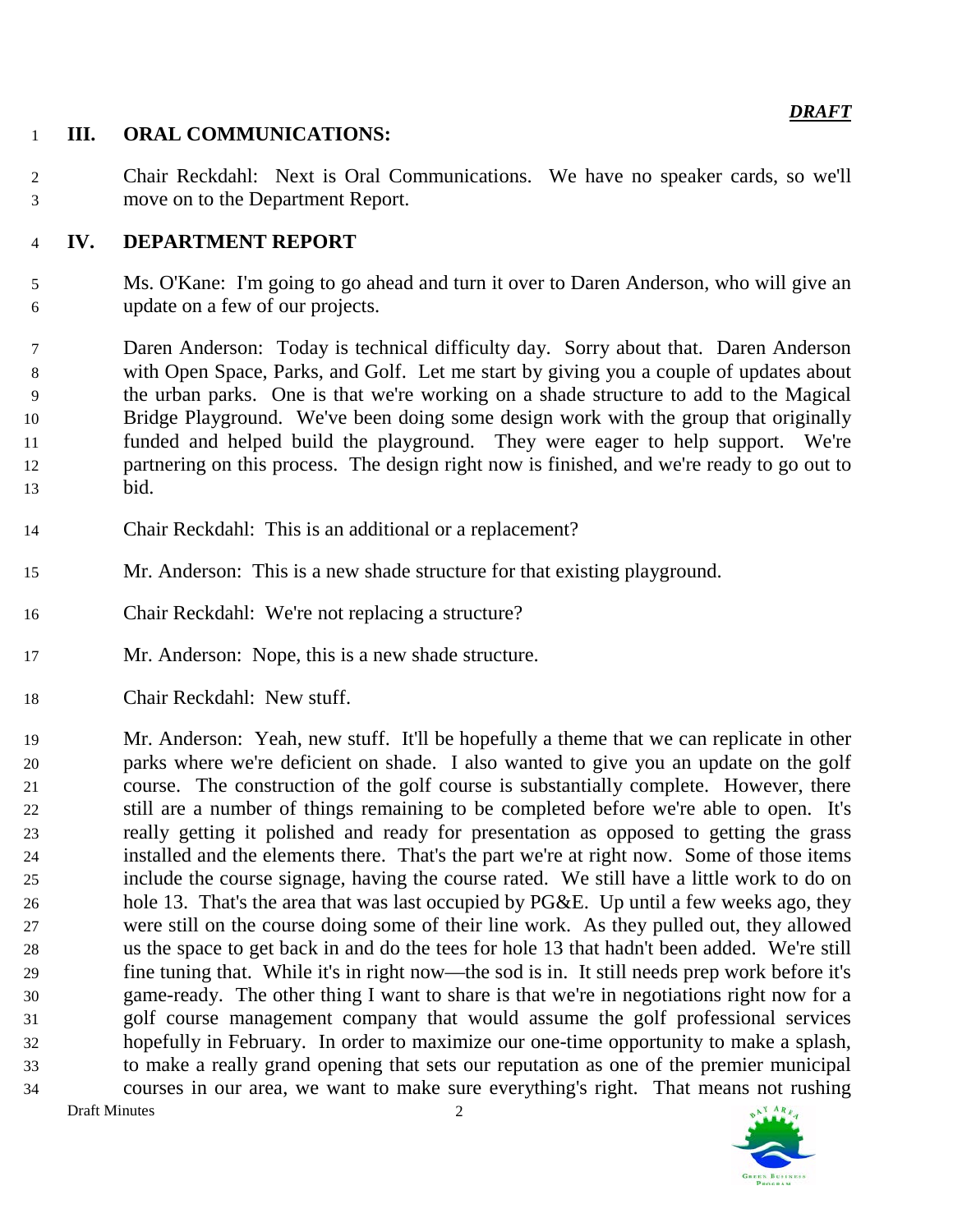these last couple of months to get play on there before it's really ready and give ourselves a bad name. That was a lot of the advice we heard from all the applicants we interviewed to be a management company for the golf course. We're currently in negotiations with one. I can't go into details now given that it's in the negotiating phase. The advice we've gotten from them—we've walked the course with them several times. They're giving us good feedback. One of the key takeaways is just make sure you get it right. Make sure, when they come in there, they've got the complete experience dialed in. What that might look like—these are still tentative dates—is in the month of March we do this marketing outreach play just to stakeholders and writers for golf journals and articles like that. We bring them out; we show them the course; we let them play. In April, we open up to the public once we've gotten those reviews out there. We've polished through some of the challenges on the course that these people, as they play through it, will say, "You really need to fix these elements." That's the tentative game play. I'm hoping to have more information soon, especially once we get to move forward with getting into a contract with that new golf operator.

- Chair Reckdahl: We won't know whether they'll remodel the restaurant area until after the RFP is settled?
- Mr. Anderson: That's true. In all our negotiations with the different firms, them taking on the onus of remodeling is probably unlikely in the first 5-year cycle of the golf course. There are no numbers yet to predicate what they can expect on how the course will perform, which makes it very difficult to get into a long-term lease. There's risk on both sides of preemptively getting into a lease that locks either the City or a company in for 20 years, which they would need before making a capital investment like that. Somebody comes out a big winner or loser sometimes in those scenarios was what we learned in this process. What we'll do is put an opener into whatever contract we end up into, to say let's explore the lease option at some point during this contract, in the 2-3, maybe 4-year mark or put the opener in the contract and we discuss long-term lease options for things just like you say, capital investment in the pro shop, perhaps the café.
- Chair Reckdahl: This would start in April, this new contract, or does this …
- Mr. Anderson: Potentially earlier. April we're thinking we'd have the course open by that date.
- Commissioner McCauley: Daren, may I ask what's the length of the contract you're trying to negotiate now?
- Mr. Anderson: Still to be determined. One of the common things we're looking at and a starting point is a 5-year with opportunities to renew based on mutual agreement. I also wanted to give you an update on the Baylands Comprehensive Conservation Plan. We're moving along. We've had our community meeting; this was December 5th. This is not

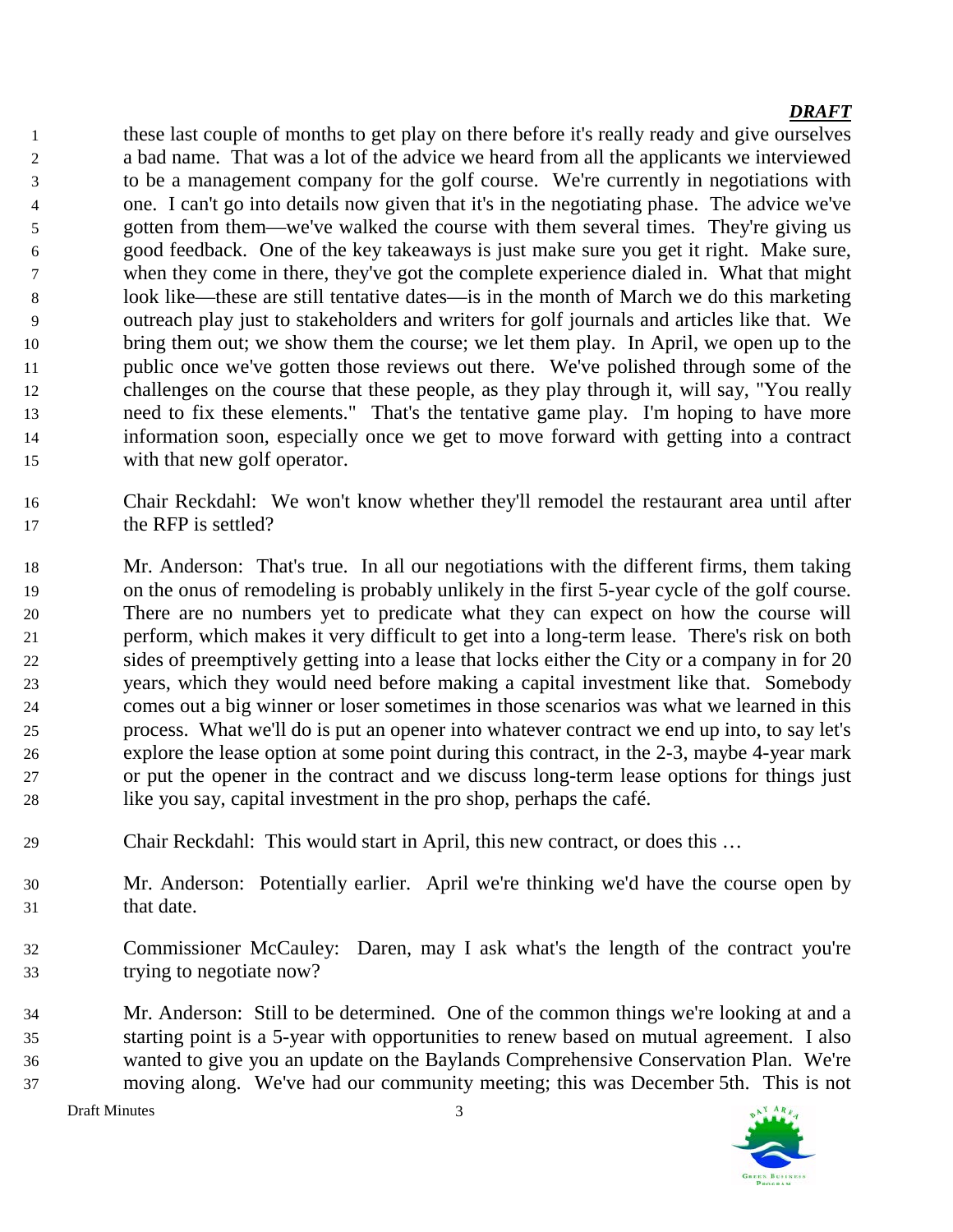just the stakeholders. There are about 25 stakeholders that are comprised of longtime Baylands users, some Staff that have long experience there, and other people that just love the Baylands. This last meeting was open to the broader community. We announced it on our social media and all throughout the preserve. The focus of that last meeting was really to focus on Byxbee and ITT. While we're looking at everything in the Baylands, we really wanted to focus on those two, so we came forward with a couple of design ideas. It's hard to get into the nuances without showing you maps and photos and everything else. What I'm going to promise to do is bring this back to the full Commission for a full discussion on the Baylands Plan, where you'll be able to get into the details and see everything we've been working on so far as well as the feedback. I just wanted to share a brief update that we had this community meeting, got a lot of good feedback. A lot of it centered, as I mentioned, on those two key features of Byxbee and the ITT area. In preparation for that public meeting, on November 13th I led a tour of the ITT property. We talked over some key concepts. Three big ones are public access throughout that whole area of the ITT property. As it connects to Byxbee and the whole region and the new ped bridge that will come in on East Bayshore Road, what would the trail system best look like there? What kind of connectivity do we want and not want? As a lot of the stakeholders pointed out, there are impacts from sometimes having too much connectivity, too much trails that bifurcate habitat areas and cause issues. Those were some of the things that came out concerning connectivity and trails. We also talked about—there's a freshwater wetland inside. It's called the Emily Renzel Wetlands. It gets 1 million gallons a day of treated water. Effluent comes through that freshwater; effluent goes out into the saltmarsh, into the flood basin. That has some challenges. It's old and needs to be repaired in many ways, including the levee that holds it up is leaking. It's also constricted. It is shaped like a kidney bean. In the narrow center section, it's constrained with vegetation and not flowing properly. Again, this will make more sense when I come back with maps and photos and everything. The point was we asked the participants in this tour, "Would you be interested in expanding this freshwater wetland and creating more freshwater wetland?" There's a cost, of course. You would lose some upland refuge area that's used for other things. We discussed that a little bit. The third big topic was what to do with the buildings out there. There was somewhat of a consensus that the majority of the group—again this resonated with the community meeting on the 5th—was not in favor of saving those buildings. They'd like them removed. They think the impacts of having those buildings would be you need to have parking. It's not necessarily an appropriate area to have parking, out there in the middle of this wetland area. Others thought maybe the building could have use, perhaps moved to a different area. There was even someone from the airport who said there might be interest to take elements of the building and move it over to the airport to use for another facet. Lots of discussion to come on that. It'll be certainly something the Commission's asked to weigh in on in-depth. Good news. We're on the agenda for the dog park Park Improvement Ordinance to go on Council consent January 29th. I'll give you an update once that one hopefully is approved. That concludes my portion of the report. Thanks Draft Minutes 4

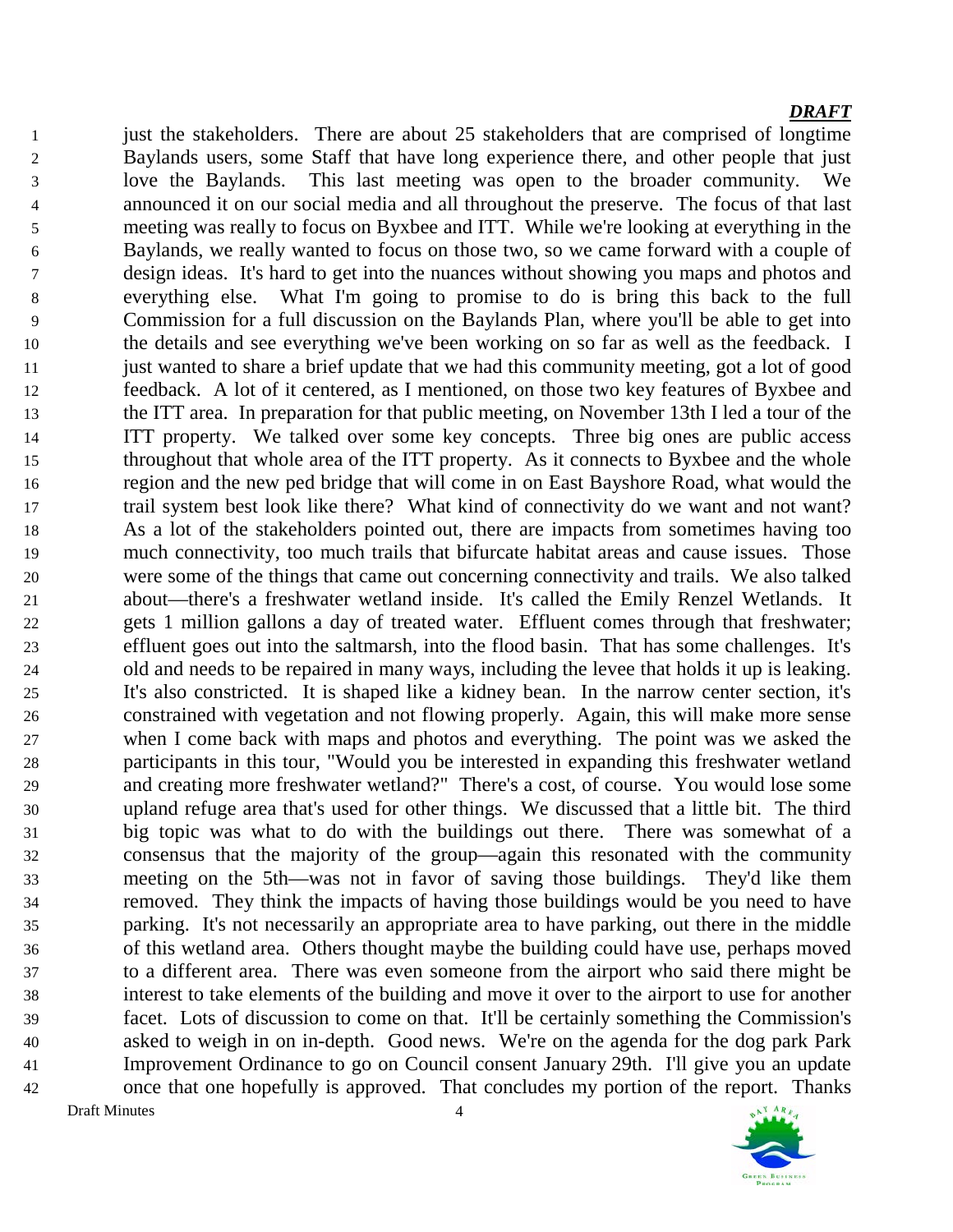Peter. These were taken by a professional photographer several weeks ago. The course—these shots make it look amazing. These will be part of our marketing campaign for sure, probably make it onto the scorecards and some other advertising elements. We're really happy with the way it came out. In this shot, you can see some of the native areas on the left. When I mentioned some things still need to be dialed in and improved before opening, that's one of the areas where we've got a lot of bare spots that we prefer to have vegetated. We really struggled with that. It didn't go as planned. As I was talking it over with the potential new contractor, they were saying, "This is really an area you've got to have dialed in before you have play. As people hit into those areas, tracking mud back and forth, you can't have it." We're still working on a game plan to resolve that. You can see some of our bunkers here next to some native areas. The greens are really top notch. One of the most important parts of a golf course is the greens, without a doubt. Across the board, everyone who interviewed with us said those facilities, the pro shop and the café, are not up to standard, but the greens are fantastic, top notch. It was great to hear that we got that part right, which is the most critical part of a golf course. Thanks very much, Adam.

- Chair Reckdahl: Are the greens undulating or are they just sloped?
- Mr. Anderson: There are a couple with some slight tiers and a little bit of slope to make it a little challenging. There's something for the more experienced golfer as well.
- Commissioner LaMere: Daren, just a very quick question. As far as pricing is going to go for the course, is that set by the City or is that going to be set by the vendor who's running the course?
- Mr. Anderson: Good question. It's set by the City. We're doing a lot of conferring with them. We've got \$11.9 million in debt to pay off, so it's critical we get that pricing right. There's a lot of back and forth right now as well with the golf course advisory committee. We reached out to that board and got their feedback. They had some very strong feelings about what the pricing should be. Marrying those two, how do we pay off the debt, how do make sure we're profitable while still catering to the Palo Alto resident, catering to our seniors, making sure we're economically viable is not easy. We're going to try and get that right, try to keep working. The contractor we're looking at has a lot of experience. They're very adept at that. They're good consultants working with us to figure it out.
- Vice Chair Moss: Question. Are you going to have a big party or open house or something like that in April when you let the public in or are you just going to leak it in?
- Mr. Anderson: No, we're not going for the slow leak. It would be a grand opening and really make an affair of it.
- Chair Reckdahl: Do you have anything to add or is that …



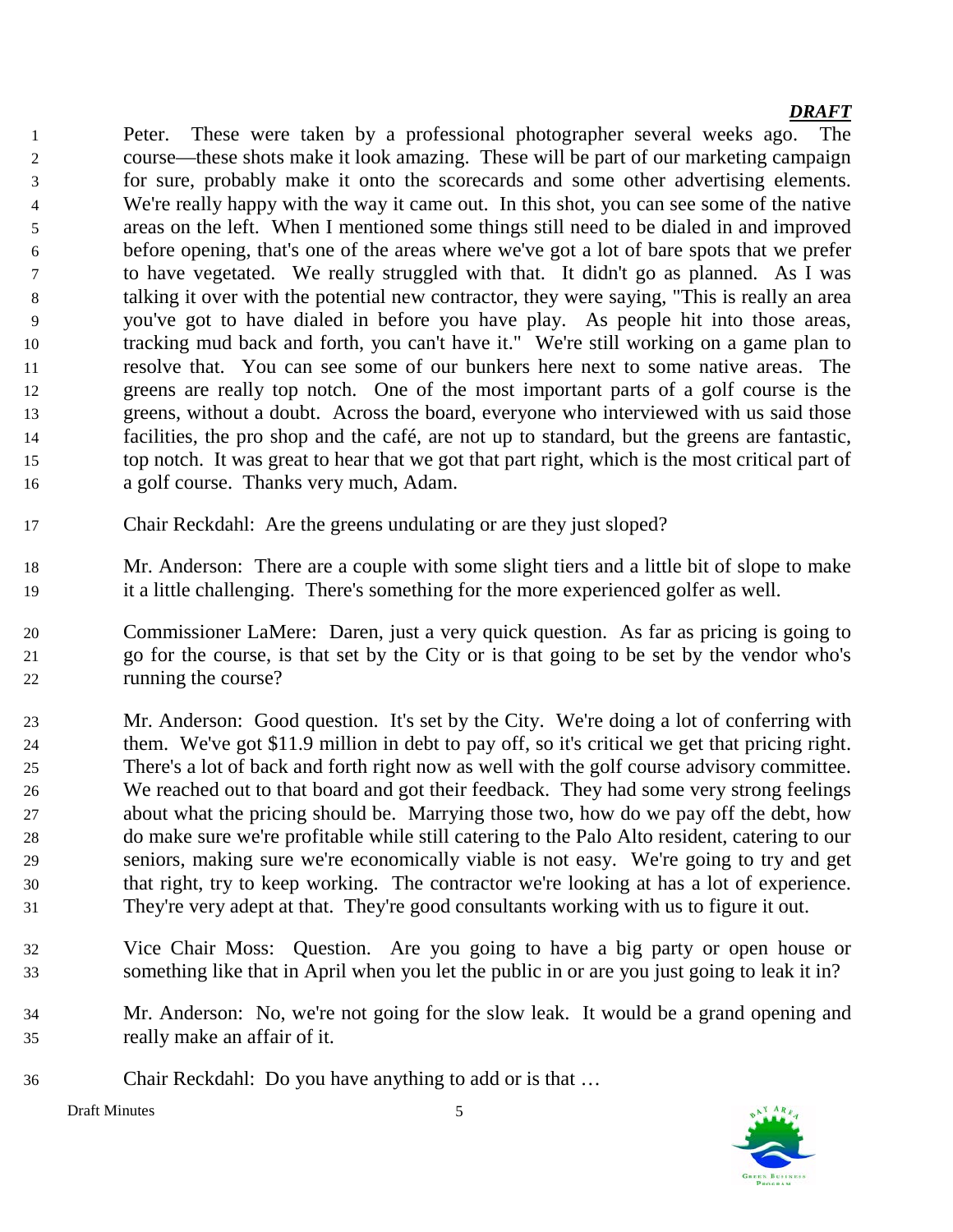- Ms. O'Kane: That's it for our Department Report.
- Chair Reckdahl: Thank you. Now, we move on to business.

## **V. BUSINESS:**

## **1. Approval of Draft Minutes from the November 28, 2017 Parks and Recreation Commission meeting.**

- Approval of the draft November 28, 2017 Minutes was moved by Commissioner Greenfield and seconded by Vice Chair Moss. Passed 6-0, Cribbs absent
- **2. Amendment of Dog Rules Revision and Approval.**
- Chair Reckdahl: The next item is amendment of dog rules. This is actually an action item, so we'll be voting on the items. If there are any deficiencies, we should correct them before the voting. Daren.
- Mr. Anderson: Daren Anderson, Open Space, Parks, and Golf. Thank you. We're here tonight to seek your recommendation to Council to amend the City's Parks and Open Space Regulations R-132 to update the City dog park rules. At last month's meeting, I explained that we were updating these rules in anticipation of getting ready to open up Peers dog park or at least start construction on it. We wanted to be prepared with updating these rules, which haven't been updated in many, many years, including making Peers Park one of the places you can bring your dog off-leash. We discussed some of the proposed changes to the rules at the last Commission meeting. The Commission was generally supportive of it. There was a public comment, a concern that we might have been off base a little bit with our weight limit. At this dog park at Peers, we'll have a large dog or open dog area, and a small dog section. There was a comment that maybe we were off base a little on that. Part of the ad hoc met with the Superintendent of Animal Services and my staff, and we talked through some of the rules again just to make sure what he thought. The Superintendent shared some good information with me. The key was that Palo Alto actually has a very large population of toy dogs. They're in that less than 20-pound range. He really thought it would be wise to lower the weight limit on that smaller dog section to 25 pounds or less. We checked with both the ad hoc committee and the original stakeholders who helped us draft these proposed rule changes. They all concurred that that made good sense. There was one other change. In the original draft rules I shared with you, there was a proposed rule about reporting dog bites to Animal Services. We discussed that a little bit with the Superintendent. There was some back and forth on whether that is beneficial or whether we make it a little bit broader by just listing the animal control number at the bottom of the rules sign if anything important comes up. Ultimately, we settled on making it the Palo Alto communications line. It's a little bit broader; they can get directly to an animal control

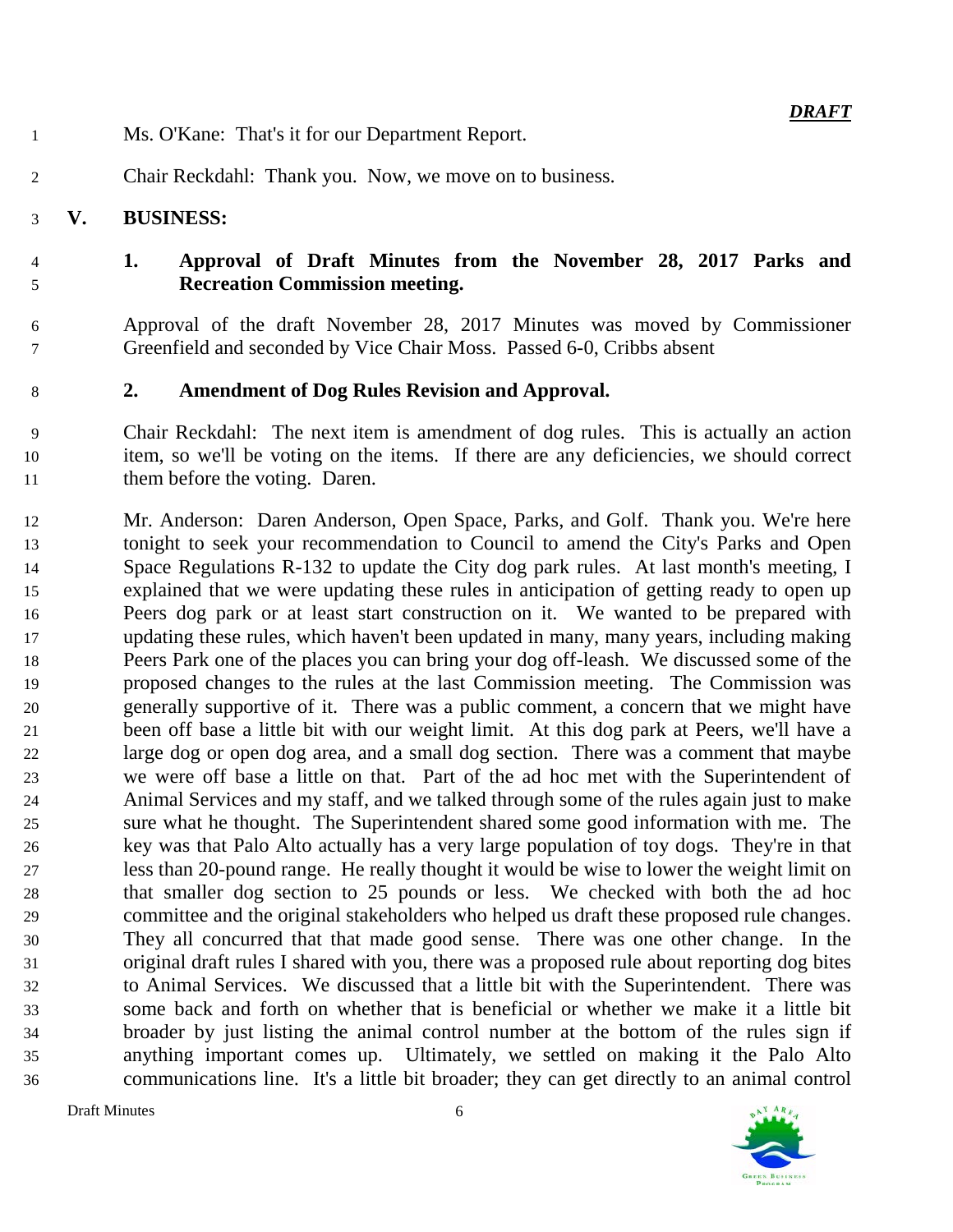- officer if they need to. If it ends up being a call for something else, which is often the case, they can go to the appropriate group. I think we got that one right especially with the assistance of the ad hoc and the Superintendent of Animal Services. Once again, I did share that with our two stakeholders who have been really instrumental in helping. They both bought into those changes. Anything from the ad hoc to share on that one, Commissioner McCauley?
- Commissioner McCauley: (inaudible)
- Mr. Anderson: Thanks very much. That concludes my presentation on the proposed changes.
- Chair Reckdahl: Thank you. We have no public comment on this. Do you want to go 11 through any comments?
- Commissioner McCauley: Just what I said. Thanks again, Daren, for making sure this gets tied out. Hopefully with the opening of the new dog park at Peers Park, we'll have 14 these new rules in place as well.
- Chair Reckdahl: These rules have to be approved by Council or just us?
- Mr. Anderson: They have to be approved by Council.
- Chair Reckdahl: If we wanted to change that weight limit a year from now, we would have to amend it and then send it back to Council, and Council would have to (crosstalk).
- Mr. Anderson: That's correct. It's not uncommon to make tweaks to the Municipal Code or definitely the Park Rules and Regulations.
- Vice Chair Moss: I was on the Island of Kauai, and we discovered they have fantastic dog parks, fantastic ones. Little dogs separated from big dogs. Fantastic. They have dog park rules. Some of the rules that they have and that are not on our list you might want to consider now or in the future. One is no spike, prong, or pinch collars, but dogs must wear a collar. Puppies under 4 months, dogs in heat, and dogs with parasites, open wounds, or in ill health are not allowed. Closely monitor unneutered males. The last one that we don't have, if your dog gets into a fight, exchange contact information and leave the park. You are responsible for any injury caused by your dog. The last one that we don't have is bring children at your own risk. Children under 10 must be accompanied by an adult. Do any of those resonate as ones that we would need?
- Mr. Anderson: Good questions. We've got a few of those. We've got the children. We've got one about aggressive dogs, which covers a lot of that. When I did my first iteration, I had tried to pull as many as I can as a starter conversation. There was definitely a feeling amongst the ad hoc and our stakeholders that it might be a little Draft Minutes 7

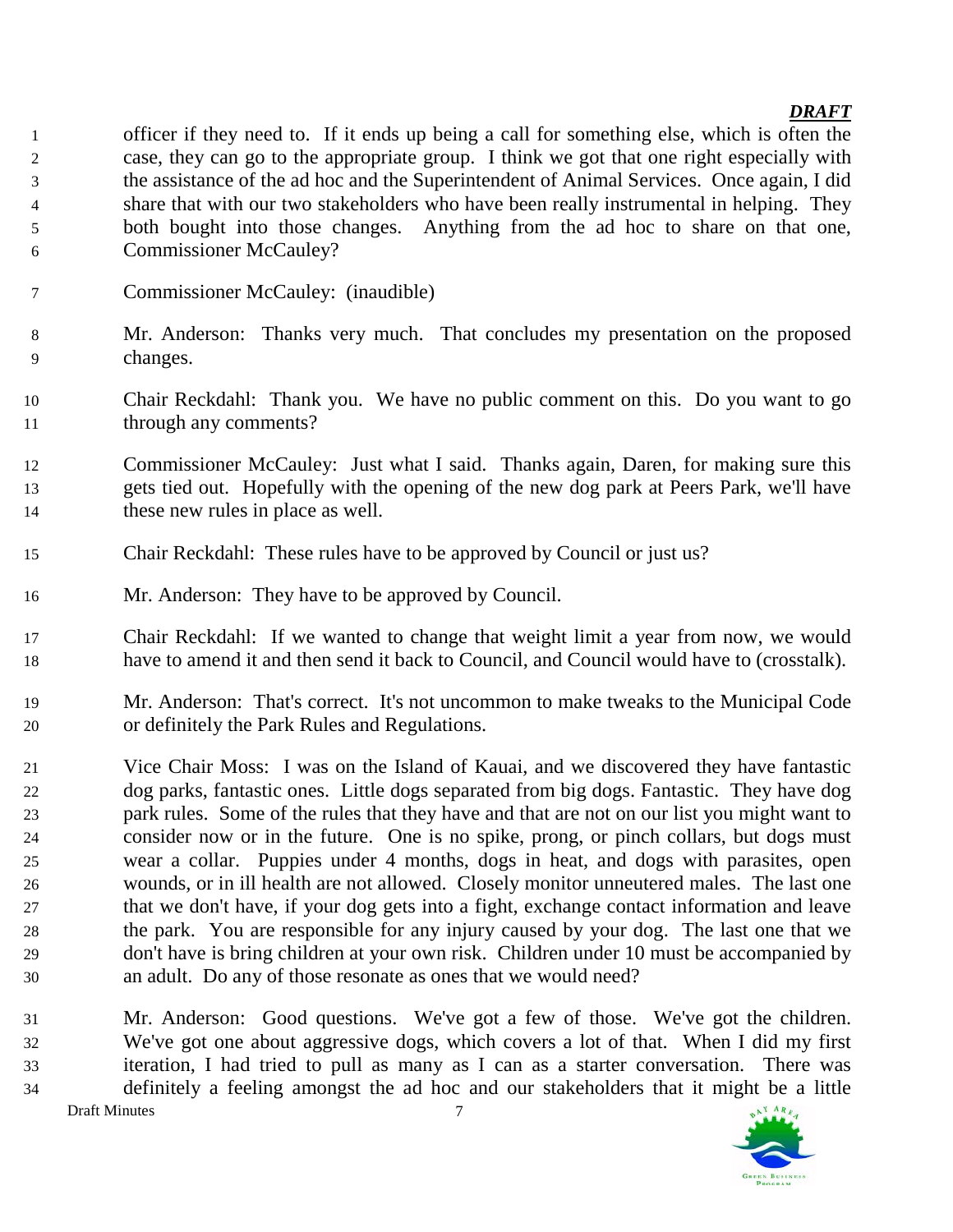overkill and that we didn't need quite so many. A more pithy list might be beneficial. We've culled out ones like the old one that had a requirement for a muzzle on dogs. We thought aggressive dogs covers that and more in a simpler, better way. A lot of those we culled out through the process. That said, if the Commission felt we should entertain tweaking it to include some of that, we certainly could. Our stakeholder group thought we got it right. I originally had many of those and more on my first iteration.

- Commissioner McCauley: Just to affirm what Daren just said. He did, I think, have probably everything you just mentioned. The thought was to try and, as he said, streamline the list as much as possible. The one that stood out to me that perhaps we didn't talk about before was the prong collars. I wonder whether it wouldn't make sense perhaps to add just to the sentence that provides dogs must be licensed, vaccinated, wearing a collar with ID and license tag, no prong collars or something like that after that. The reason being that, I think, some people who actually have their dogs in those prong collars don't realize that, when dogs are playing with each other, another dog can be injured by one of those prong collars. I think everything else we had discussed. Daren, if we did have a discussion about the prong collar, then please remind me.
- Chair Reckdahl: What's the feeling on Commission about prong collars? Do you want to include that in the list?
- Commissioner McDougall: I agree with what Ryan said.
- Commissioner Greenfield: What would the proposed wording be then?
- Commissioner McCauley: At that second bullet, we could either just change the period into a semi-colon and say "no prong collars" or you could have a new sentence that says "no prong collars" or "remove any prong collars from dogs before entering the exercise area." Something along those lines.
- Commissioner McDougall: Or must have a collar except prong collars.
- Commissioner McCauley: I think any of those would be fine.
- Chair Reckdahl: My preference would be "no prong collars" after that. Are people happy with that?
- Commissioner McCauley: Yeah. Let us know …
- Commissioner Greenfield: "Prong collars are not allowed."
- Chair Reckdahl: I'm happy with that.

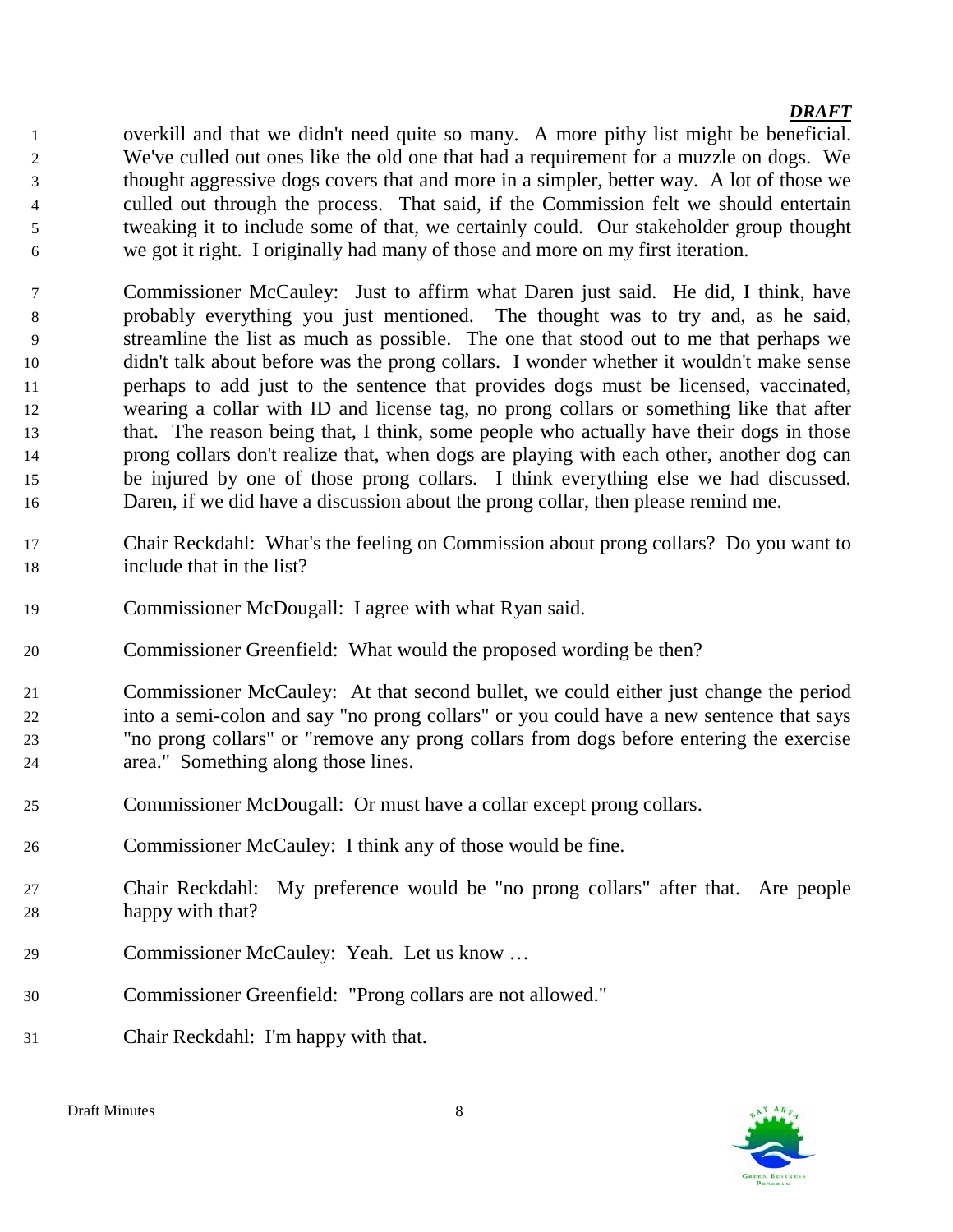- Commissioner Greenfield: As an additional sentence on the second bullet item or as a separate bullet item?
- Chair Reckdahl: I would do it right after the collar, just like he said. A new sentence, and say "prong collars not allowed."
- Commissioner McCauley: I would perhaps say "prong collars should be removed." Many times people walk their dogs with those prong collars because it helps them to control the dog. It makes it clear that once you get into that exercise area, that's when you're supposed to make sure that your dog is free of that prong collar.
- Commissioner Greenfield: We're saying the dog must wear a collar with an ID and license tag. We need to maybe keep it together. You're saying no prong collar, but you still have to have a collar on. That's what we're trying to convey.
- Commissioner McCauley: That's a fair point too. I think most everyone who uses one of those prong collars doesn't actually have the ID on the prong collar, but it's possible that some one could. It's a fair point.
- Chair Reckdahl: A prong collar is not allowed in the dog park or a prong collar is not allowed. What do you need for clarification?
- Commissioner McCauley: It's fine to say even more simply "no prong collars."
- Chair Reckdahl: Are you happy with "no prong collars"?
- Commissioner Greenfield: Sure. Maybe we want to put that before we state that a dog must be wearing a collar.
- Commissioner McCauley: That's fair enough. Frankly, where it says wearing a collar, you'd probably have a parenthetical, which is "no prong collars."
- Commissioner Greenfield: "Prong collars not allowed" in parenthesis would be cleanest. Let's get through this.
- Chair Reckdahl: You want to make a motion to amend that?
- Commissioner McCauley: I'm happy to. If there's any other discussion?
- Commissioner McDougall: I have two questions. Likewise, I was impressed by David's notes and list. Do we cover the open wounds in what we say?
- Commissioner McCauley: I'm sorry. Say that again?

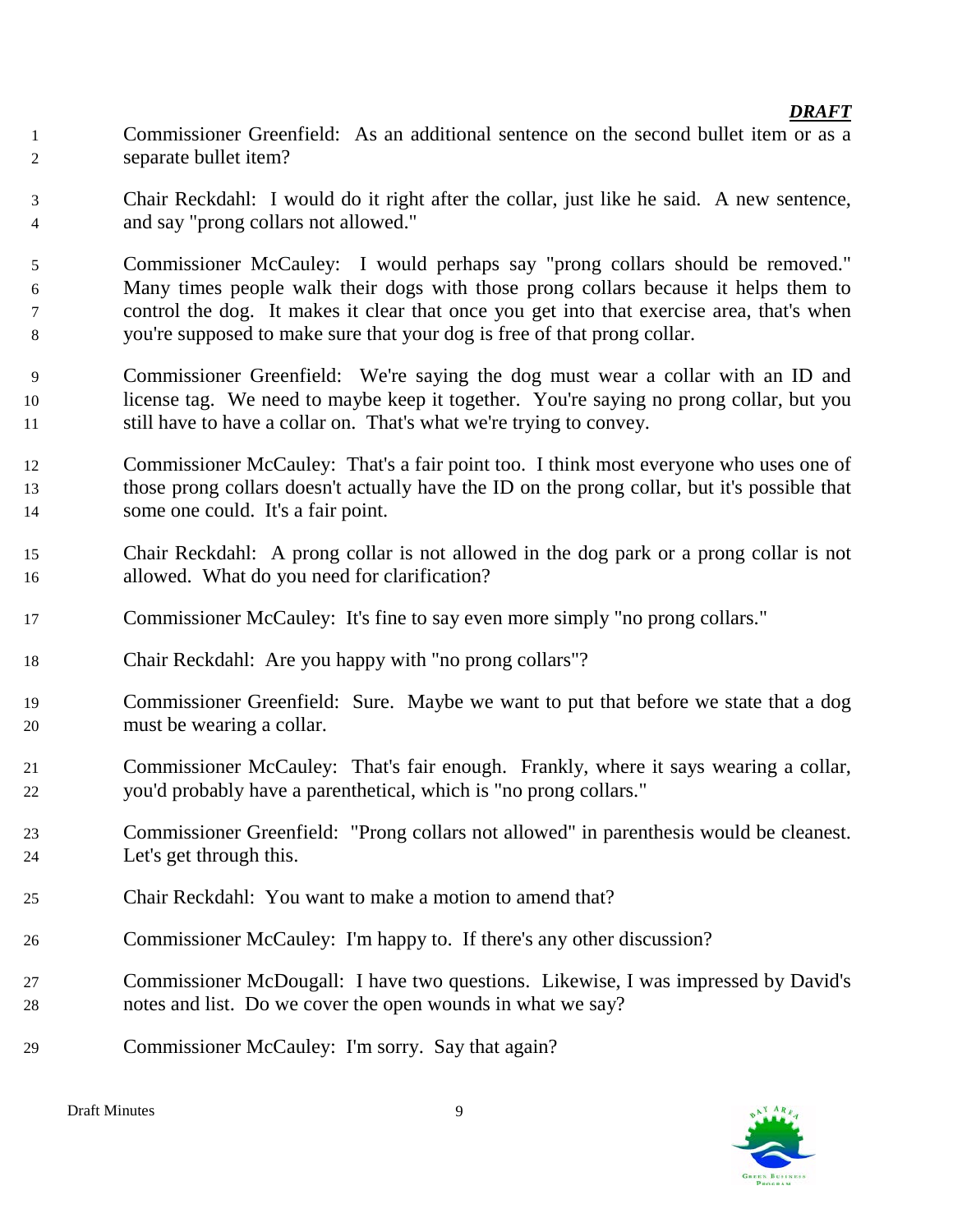- Commissioner McDougall: Do we cover the open wound issue? What Commissioner Moss read out was if the dog has an open wound, it shouldn't be there. I don't know if we cover that, and I don't know how serious dog people consider that.
- Commissioner McCauley: We don't cover that presently. Again, Daren please correct me if I get this incorrect or if my memory fades on me. It was more particular to the conversation about female dogs that are not spayed. Essentially, most dog owners are pretty thoughtful, and they're looking out for their own dog certainly. I think it would be a fairly rare circumstance that a dog with an open wound would actually be brought to a park because they might be the most vulnerable animal in that setting. The feedback from the stakeholders was that it didn't seem like a particularly significant issue that needed to be called out specifically. Is that right?
- Mr. Anderson: That's correct.
- Commissioner McDougall: I'm okay with that. I had the question but not a strong opinion. My other comment maybe seems silly. Somehow moving it from 25 to 35 pounds—Daren made the point that we have an awful lot of toy dogs. I don't know what toy dogs are, but it seems to me that they're less than 25 pounds. Twenty-five and 35 17 seem arbitrary numbers. This may not sound correct. If you said 22 1/2 or something, it would cause people to think more about what really is the weight as opposed to is this a big dog or a little dog. I don't know how much it matters. Daren's comment that there is a lot of toy dogs makes me concerned. What does the ad hoc think about that?
- Commissioner McCauley: Not to speak for Anne, I kind of agree with you it's somewhat arbitrary. What's really driving this is would a dog that is 35 pounds interacting with a dog that's 5 pounds potentially cause more significant injury or would there be a more significant risk of injury to the small dog. Whereas, a dog that's 25 pounds and a dog that's 5 pounds, you're getting closer to the same weight. When dogs are rolling over or playing or whatever else, there's less significant risk of injury. That's all that's really driving it. You're right 25 is a round number. Could it be 24? Sure.
- Commissioner McDougall: I was looking for a number that made people think more about it than arbitrary. If you think a 25-pound dog isn't going to kill a 5-pound dog, fine.
- Chair Reckdahl: Were you poking at that you thought 25 was too big or you just thought …
- Commissioner McDougall: I actually think 25 is too big. I'm worried that we're still on the high side. I don't know how small these toy dogs are, but they're less than 10 pounds, I think, in a lot of cases. I don't know. We could leave it the way it is and just simply make a note or comment that it needs to be watched and aware of. It's already been

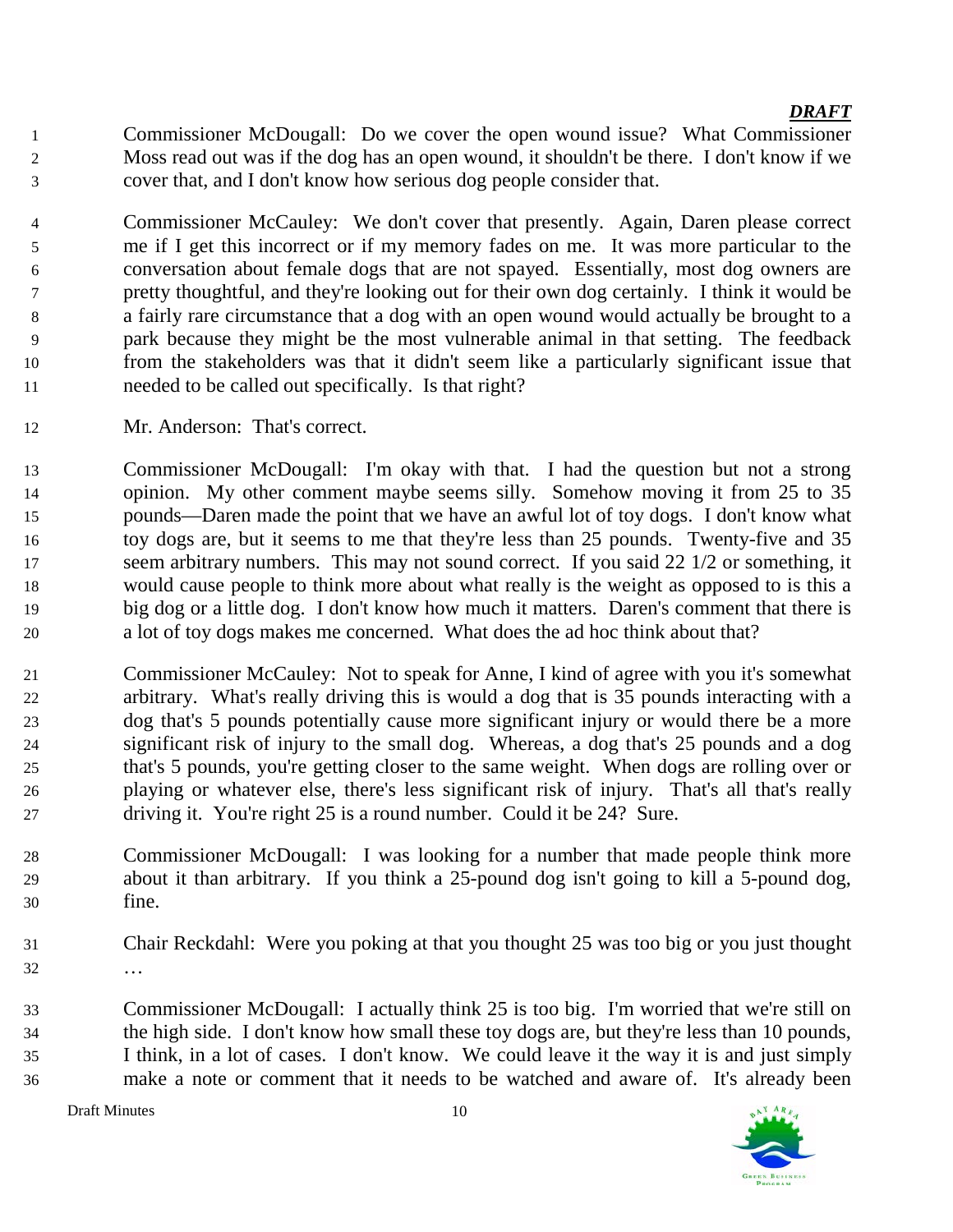- commented that we could change this again later if we had to. It might be a laborious process to change it, but we should just be aware.
- Chair Reckdahl: The good news is that we have experience with dog parks. The bad news is we don't have any small dog parks. This is a learning opportunity. My preference would be …
- Commissioner McCauley: Just the flip side—I'm sorry. I don't mean to cut you off, Keith. The flip side is by having the limit at 25 pounds, it means that a 26-pound dog now has to be in the large dog area playing with up to 100 or 150-pound dogs. There are some really large dogs out there. That's the other side of the equation. In the first instance, that's why we thought 35 might be the right limit, so that people in that 25-35- pound range had more flexibility.
- Chair Reckdahl: If there's a 30-pound dog that's wimpy, they'll probably put it in the small dog park, and it'll probably be happy.
- Commissioner McCauley: I think that's absolutely right. There's a practicality. We're not going to be out there with a scale.

### **AMENDMENT TO PROPOSED RULES:**

- Chair Reckdahl: My preference would be to go with 25 and see how it works. If we get feedback that that's not working, we can adjust that. We still have to make the motion for adding the parenthetical on the second bullet. After wearing a collar, we'll put "(prong collars not allowed) with ID and license tag." You got that, Daren?
- Mr. Anderson: Yep, got it.
- Chair Reckdahl: Let's vote on that amendment.
- Commissioner McDougall: I'll second Ryan's motion as such.
- Chair Reckdahl: Let's vote on that amendment. All in favor. Opposed. That passes [6- 0, Cribbs absent].
- Commissioner McDougall: I would invite Ryan to move that we …

### **MOTION:**

- Commissioner McCauley: I move the approval of this action item to amend Parks and Open Space Regulation R-132 to update the City's dog park rules.
- Commissioner McDougall: I would happily second Ryan's motion.

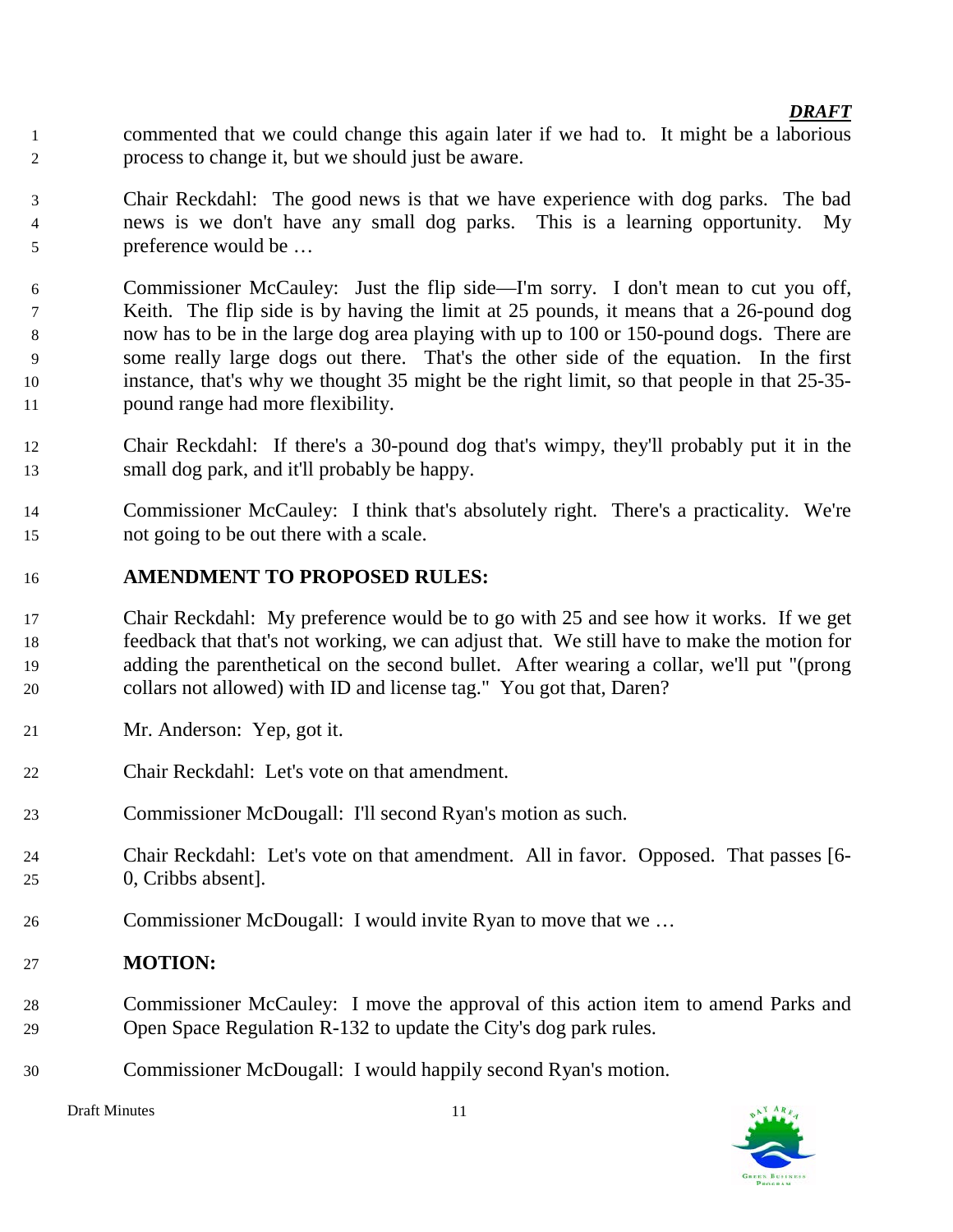Chair Reckdahl: All in favor. Opposed. Unanimous [6-0, Cribbs absent]. Very good. Thank you, Daren.

**3**. **Cubberley Temporary Lighting Update.**

 Chair Reckdahl: Next is Cubberley temporary lighting update. Adam Howard is here. I'm excited about the potential for this project. It could work out well. It also is a trial project. If it goes up poorly, we just don't continue it. I view only the up side.

 Adam Howard: Good evening, Commission. Adam Howard, Community Services Manager with the City of Palo Alto. I'm joined here by Neal Aronson from the Palo Alto Soccer Club, who is going to go over a proposal that we have on the table to put temporary lights on the Cubberley turf field. Excuse me; I'm coming down with something so I'll struggle through this a little bit. Just a little bit of background for you. During Daylight Savings Time, when we have more dark hours, we have a shortage of lit turf field, lit fields in general. We currently have three lit fields: one at El Camino soccer fields and two at the Mayfield Sports Complex. Those fields Monday through Friday are booked 4:00-10:00 solid. There is no additional openings for those fields. The crunch becomes even more severe mostly the January through March time period where it's darker sooner. At this point, I'm going to pass it over to Neal, who's going to go over the proposal with you, and then we'll go over some of the details.

 Neal Aronson: Good evening. Thank you for your time again. I appreciate the opportunity. As you know, Palo Alto Soccer Club is a local, youth soccer, competitive league. We've been in the City for 40 years, actually this is our 40th year anniversary. We have about 1,000 members in the club, call it 1,500 parents, plus or minus, as residents of Palo Alto. We're one of several clubs in the community including the Stanford Soccer Club, PSV Union, the adult men's league, and AYSO, all of whom struggle day in and day out with field issues in the City. We're excited to see if this is an opportunity to provide a few more slots, as Adam mentioned, in some of the more critical periods of the year when we have less light and less fields available. Per our last session when I was here in October, we presented the idea of putting forth rented light structures. They're a mobile trailer, battery powered, solar powered with a backup generator out on the Cubberley turf field, ringing the field with four, potentially six, lights. I was hoping for a light plan from the vendor today. It didn't come through, but I can provide that as soon as we receive it. For a period of time, plus or minus 3-4 weeks depending on how quickly we can get an approval from this body and any other bodies or Commissions or Council that might need to approve the idea, for 3-plus hours probably 5:15 to 8:00, 8:30, the idea is we'd shut it down about 8:15—shut down practice, I should say, give the teams 15 minutes to get off the field, and then the lights would go off. You have a copy of our proposal in front of you, I believe. It does have some of the specs of the towers and the trailers. Happy to answer any questions as well.

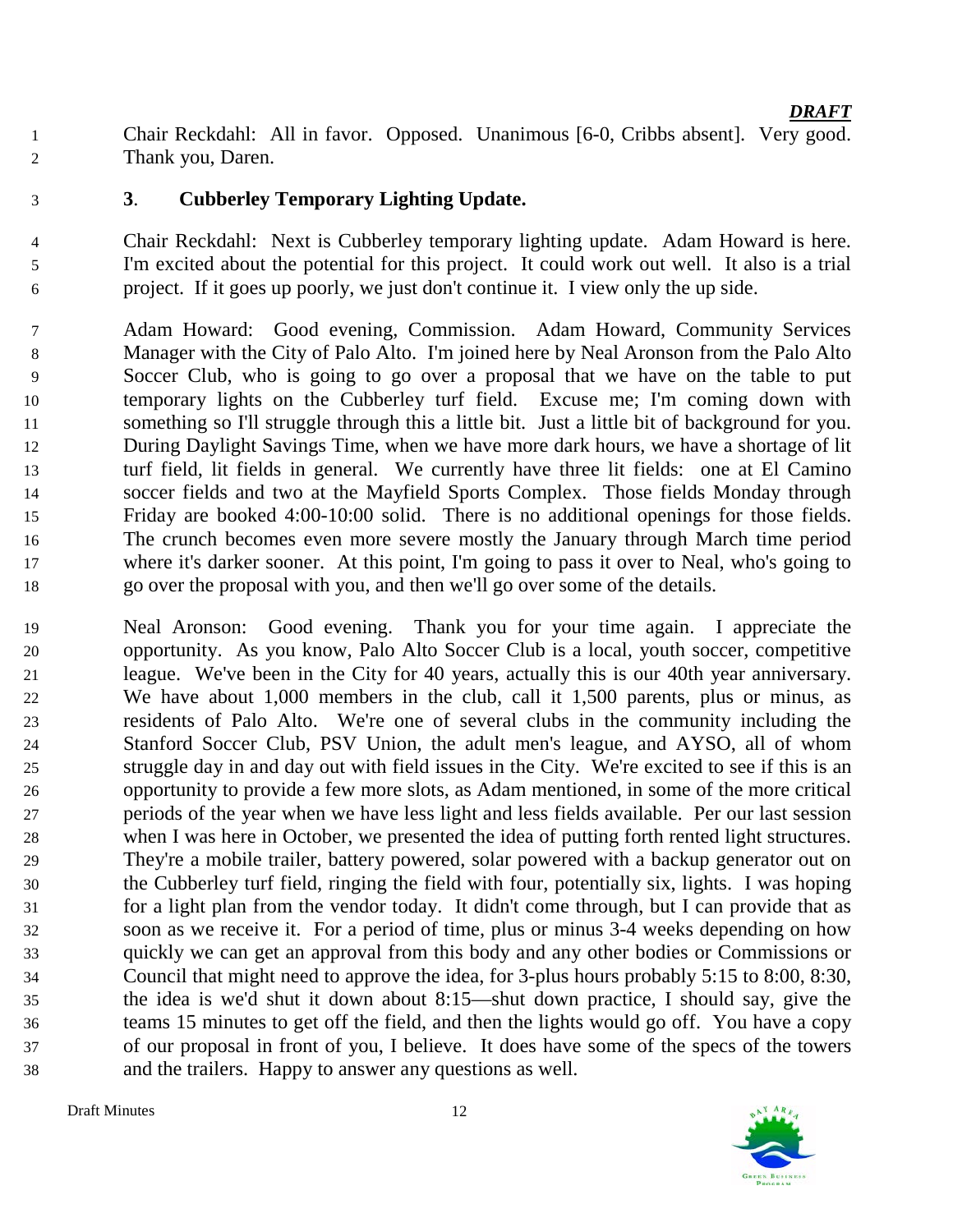- Chair Reckdahl: Are there copies in the back for the public?
- Mr. Howard: Yes, there are.
- Chair Reckdahl: Thank you.

 Mr. Aronson: They're fully self-contained with wireless connection to cellular connection so they can be managed both by timer onboard as well as remote connection if need be. The vendor that we're talking to has a 24-hour technical service. They can come out and attend to the lights if they've been somehow triggered on. They can also be removed if there's vandalism or something that happens. We've put together a very rough map as to where the trailers would be located on the field. It's right on the border of the track and the turf roughly. There may be some impediment to using the track if you're running around jogging. We do plan to work with staff to put up cones or rubber bumpers as necessary to make sure nobody runs into them and gets hurt. The vendor does carry insurance for liability and personal injury and so forth. What else can I tell you? Like I said, there is a lighting plan that will be forthcoming to show members of the Commission and staff how much light they put out and where it will potentially reach. We don't believe there will be a lot of light pollution getting into the neighborhood. The lights are very well targeted. You can direct them exactly where you need to put them. We are planning a public outreach effort, should this Commission give us the go ahead to move this project forward. What you see up there is a rough outline. This is just my work here. We're open to additional input on how extensive we should conduct an outreach. This is a quick outline of the homes immediately adjacent to Cubberley on—I believe that's the south side and then the west side. We would outreach with door-to- door visits to each one of those homes, share with them our idea. Interestingly enough, a number of the homes are actually households that have kids in our club. We've already spoken to a few of them, and everybody seems to be fairly supportive understanding that we would, of course, have the lights off by 8:30. It's not an all-night party by any means. The other idea is that we would conduct all of—we would instruct all of our teams to drop off and pick up in the parking lot of Cubberley so that there is no additional traffic on Nelson or Fern. We know that's a big concern of many of the residents, that it becomes a parking lot at times. We would instruct our players and parents to use the parking lot instead. What else can I—I think that's about all.

 Mr. Howard: Just some important aspects of this plan that I want to make sure we talk about a little bit. These units are safe. They have locked control boxes, so there won't be an issue of somebody coming on the field and trying to turn on the lights at midnight or something that. They can be controlled wirelessly, which is super important. He talked a little bit about it, but there's a 24-hour service provided with these. If there was something that happened, we could get somebody to come out quickly. Again, the company and the Palo Alto Soccer Club will take on the liability of these lights being out

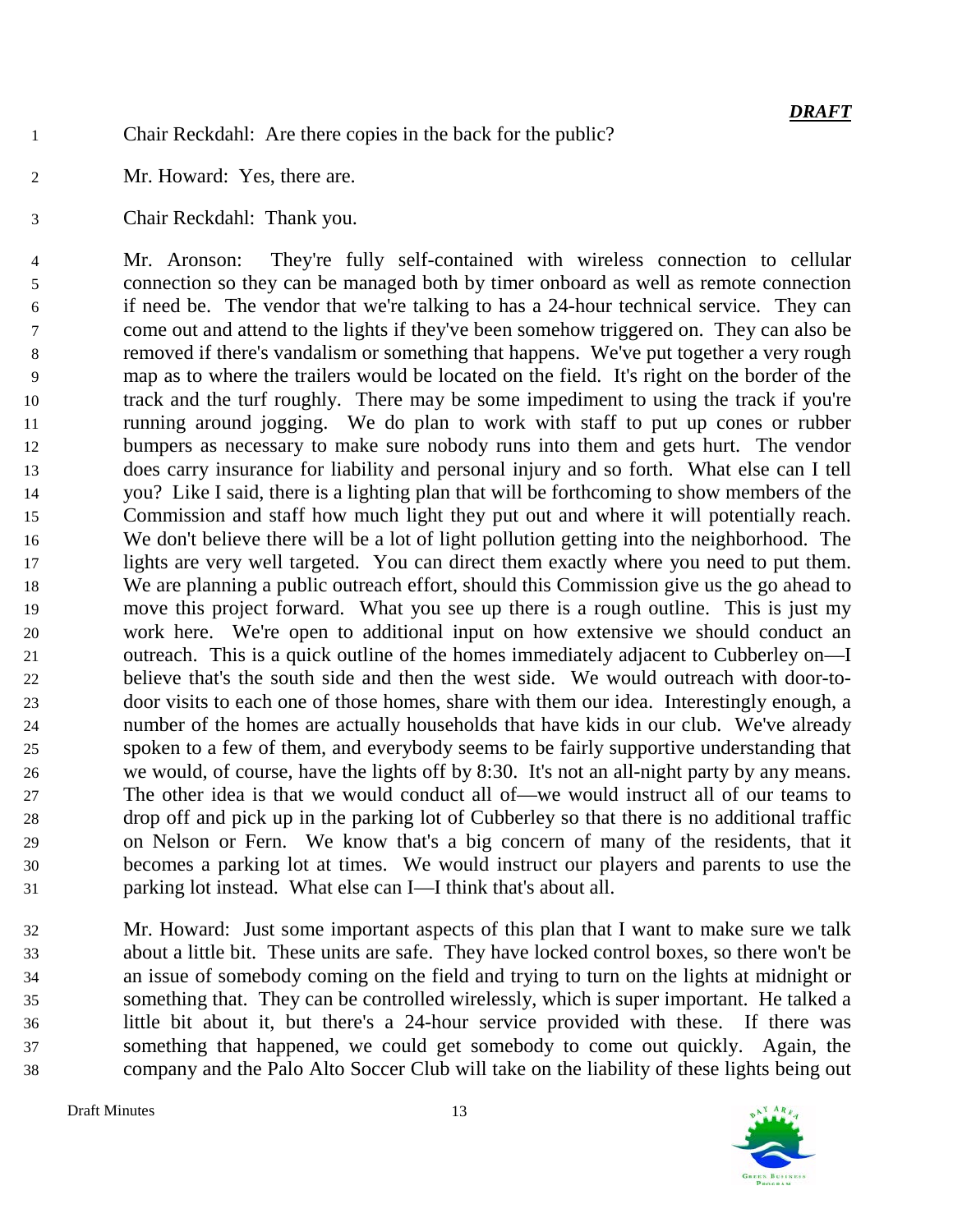on the fields. Again, just touching on the fact that we'd be requesting all pick up/drop offs to take place at the Cubberley parking lot. If you could talk about this a little bit, the fact that these are solar. The information we've gotten is that they probably will never kick on the generator.

 Mr. Aronson: That's right. In our conversations with the vendor, we've learned that with as little as 5 hours of direct sunlight—that's a bright, sunny day—they can power the lights for 24 hours. We're talking about 3 hours. We don't expect the generator will kick in at all during the entire trial period which, of course, eliminates all noise and emissions from the diesel generator. We expect them to be nice and quiet and clean the entire time.

- Chair Reckdahl: I have a question for Adam or maybe for Daren. Do you want to go to the map slide, the slide with the map on it? We have a standard when we have a park improvement that—is it a half mile or quarter mile from the park we notify people? What is that standard?
- Mr. Anderson: I believe it's 600 feet.
- Mr. Howard: For the City's perspective, when we have a public meeting, it will also be the Greenmeadow association. We'll probably cast a little bit larger net.
- Chair Reckdahl: If you err, I want to err on making it too big. Sometimes people feel like they're impacted, and they haven't been asked.
- Mr. Howard: When the City does their public meeting, it will be a larger net than just within those red lines.
- Mr. Aronson: This is just what we suggested might be a door-to-door canvassing. If the City requests us to expand that, we're open to doing that. We have a lot of potential volunteers that we could ask to walk the streets.
- Chair Reckdahl: We have no public comment on this. We can start with the Commissioners. David, do you want to start?
- Vice Chair Moss: I'm one of the near neighbors. I think I am two houses away from the red line. We use the track every day. I want to make sure that—I didn't realize that you were lighting the oval. I thought you were lighting the rest of the field over on the other side of the big lawn. This is the first time I've heard it was going to be the oval. The main question I have—I have three. One is when you put the lights and they extend onto the track, people run the track. Those cones, you might want something more substantial like a little fence or something like that all the way around that is going to be a foot in or however far the footprint is, and not this little thing around it. It should be a solid line around the track. If you have to put cones, I would put cones all the way around, and not

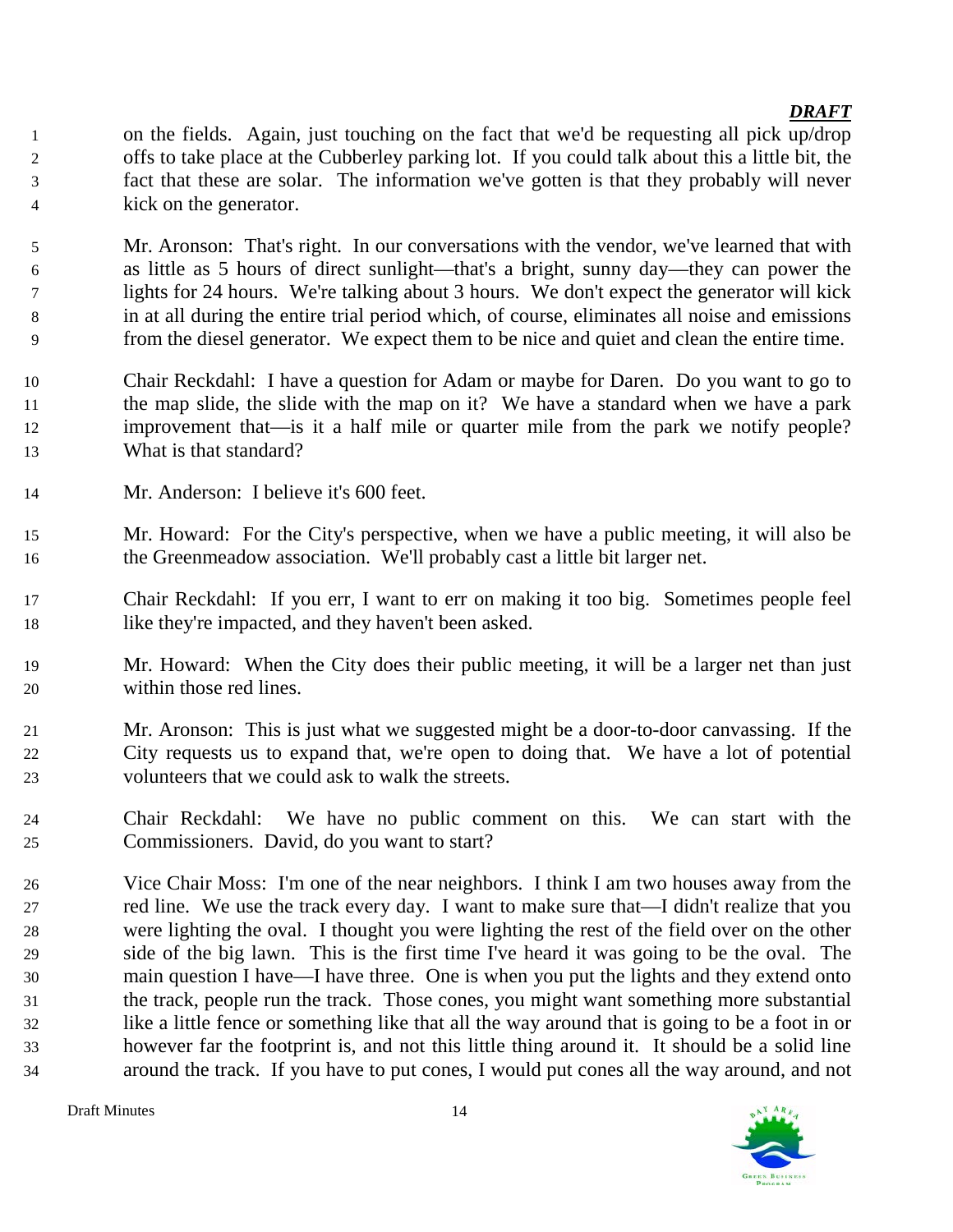this little thing around the unit itself. That's my first suggestion. Second is that the lights on the south side are—there are a lot of trees. In fact, there are trees on three sides. I'm very happy to hear that the 5 hours of sunlight will power it for 20 hours. We only have to power it for 3 hours. It'll be interesting to see if you even get no direct sunlight for those ones on the south side, will it still power for 3 hours. If they could do a test—if your vendor could do a test ahead of time and see, if you never get direct sunlight for those two or three on the south side, will you still be able to use those lights. The third thing is that if the lights—I was driving by Palo Alto High School. I saw the lights on for the football field. They're much bigger, much brighter. They definitely do not go—they point straight down onto the field. Of course, we want to see the lighting plan to make sure that the lights go straight down onto the field and not into the backyards of those houses. We're looking forward to seeing that lighting plan next time, at least for the public meeting. I'm hoping that we never have to use the generators. I don't know what 68 decibels sounds like at 35 feet. Of course, if we never have to use the generators, that would be great. I don't know how you can—you're going to get that question in the public meeting. The last thing is thank you very much for addressing the drop off and pick up so that people are not making a zoo out there on Nelson in the dark. It is a real problem. That's all I had.

- Commissioner Greenfield: Thank you. I think this is a very interesting and creative plan to address a community resource issue. I think you've been very thorough, as thorough as you can be in the preliminary presentation and trying to address the potential community needs. In the proposal that you gave to us, you listed specific dates that you're looking to run a trial. Given some of the uncertainty—I understand ideally you'd like to run the trial for the month of February, basically 4 weeks in February. Given constraints and approvals required, there are uncertainties. I'd suggest changing—not listing specific dates that you want to run the trial for, but saying 3 weeks or go big and say 4 weeks starting sometime in February, then you have a little bit more leeway there. I agree that focusing on drop off and pick up in the Cubberley parking lot is important. I have heard some comments from the neighborhood about how you would actually enforce that. You may need to consider having someone monitoring that. It would be easy for some people to cheat on it, so to speak, and that would risk the ire of the neighborhood who you're trying to cooperate with. Otherwise, I think it's a great plan to put out to the neighborhood. I think we need to be very thorough and proactive in reaching out to the Greenmeadow community and perhaps doing the community meeting in their community center on their turf, so to speak. Look forward to seeing if there's a way we can make all parties happier. Thank you.
- Commissioner McDougall: I'd just like to compliment Adam—compliment both of you in terms of responding to what the ad hoc committee meeting had. The new document addresses several of the comments we made. Several of the comments that Commissioner Moss made have been considered and are part of the conversation, not

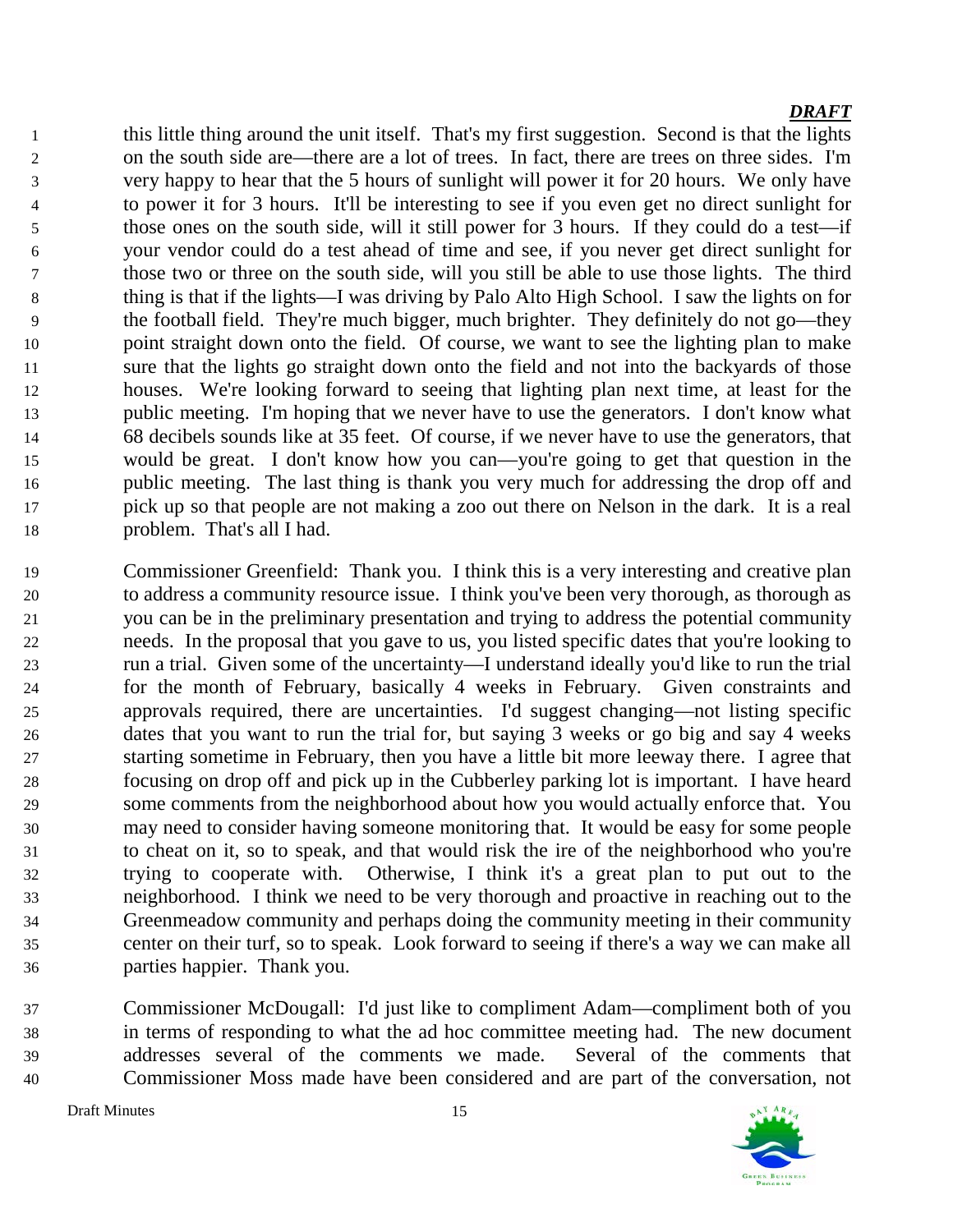- necessarily covered in here, particularly the parking. I know you're sensitive to that. That's important. Whatever sport we're talking about, the lack of lit fields or lit courts or whatever it may be in a community that seems to be incredibly active or is incredibly active, anything we can do to address that. This is a trial, and it's a worthy trial. Thank you for your efforts.
- Commissioner McCauley: Let me add that I also think it's great that you're presenting this trial. It's a really good thing to think creatively about how we can better utilize our park spaces. This is a great way to think about doing that. Well done in that respect. I have two questions. The first is—this is a 4-week trial. What happens after March of next year? What's the long-term goal?
- Mr. Howard: The reason we picked March 11th is the time change takes place. We have the later hours. As we've discussed this, we really do see this as the long-term goal is maybe allowing this short window to take place every year. Although lighting those fields permanently will be great, the resources make that seem like a conversation that doesn't necessarily need to take place right now. Really, the long-term goal is to allow this to happen every year for a 1-month window.
- Commissioner McCauley: What about other field users? Are they going to be presenting the same sorts of—not necessarily just the Cubberley field. Are they going to be presenting similar proposals for other areas?
- Mr. Howard: The only reason I think staff or the ad hoc is willing to look at this specific proposal is because it's turf. Really only turf fields could handle the increased play of lights. A proposal to light grass is just not something we would consider because the grass couldn't handle it. In terms of this specific proposal, at least some of the committee feels that, because they're putting in all the foot work, financing all the lights, proposed the idea, we will let them use this time specifically for Palo Alto Soccer Club. If it's something that works, in the future time that we promote we'll broker it as if it were any other field spot.
- Commissioner McCauley: Really what is driving my question is that we're setting a precedent potentially. I want to fully understand what that precedent means. The second question I had is more a technical one. If you had more lighting units, would it actually allow you to lower the height of each of the light booms so that you had shorter towers? Have you considered that? It looks as though you've come to the conclusion that four towers is the right number for this particular field. I'm interested to know whether or not there are options in order to get these lights as low as possible.
- Mr. Aronson: The towers are about 25 feet tall, which is obviously much smaller than the lighting tower that you would see on a permanent structure. In conversations with the vendor—they're probably the best one to answer this, but I'm going to take a swing at it.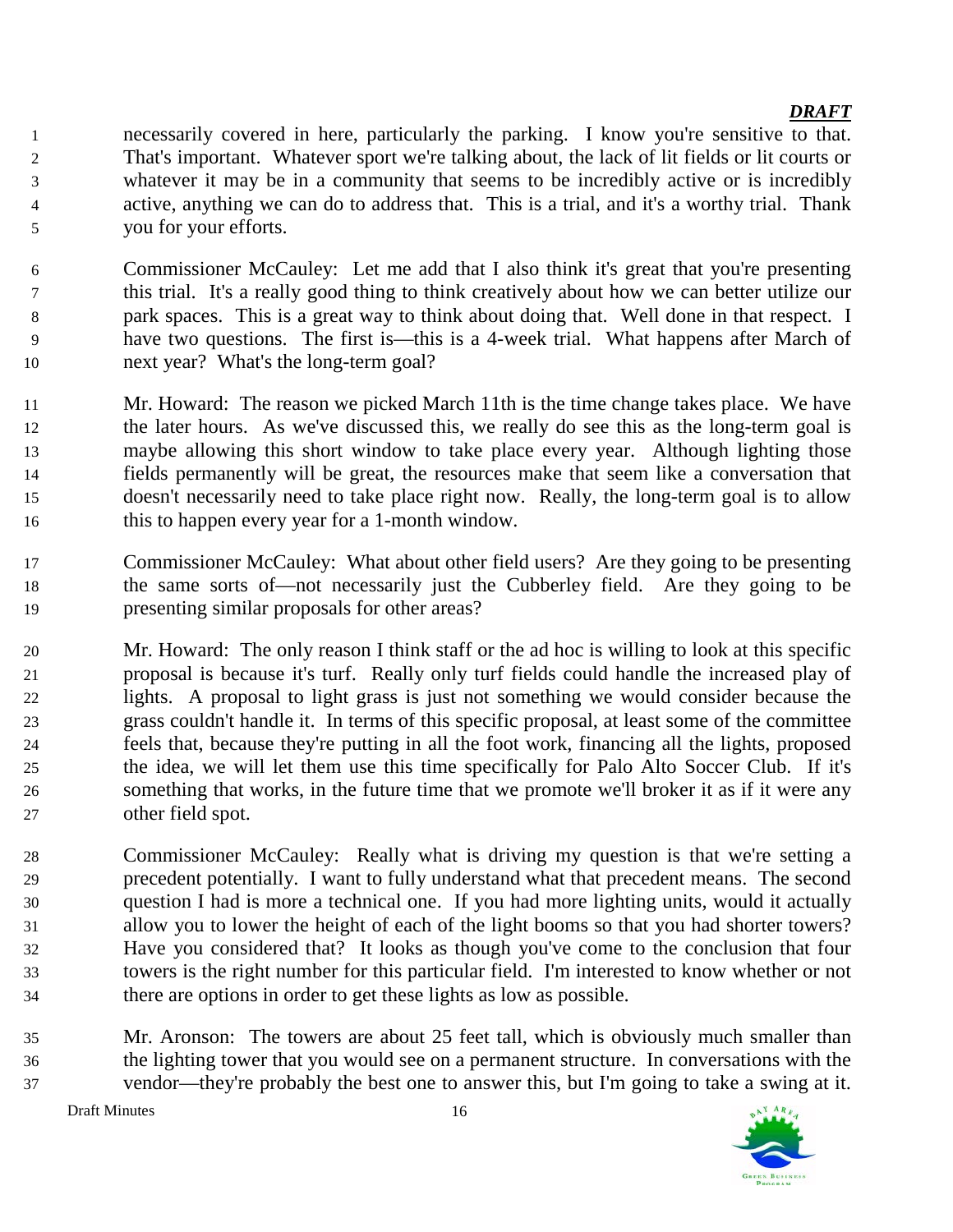My sense is if you added more, you potentially could reduce the height, but you do start to run into issues with the lights being in the field of play. It could cause some problems for the players who are out there practicing, ball's flying and gets blinded by the light. The other issue that Adam alluded to is these are not cheap structures. We have to rent them for the entire month. Even though we're only using them for what would be about 12 hours a week, we have to pay for the entire month. We've figured out a way to amortize that almost down to the player, and it works with four, possibly six units. If we were to have to put more units out there, it might make it uneconomical. We haven't looked at that carefully. We want to try to keep this as low cost to our members as possible.

- Commissioner McCauley: I absolutely appreciate that. That's a very thoughtful response. Here's what's driving the question in this respect. To the extent the proposal can be somewhat adaptable, if there are objections about light leakage, for lack of a better term, light pollution I guess, it could potentially be addressed by either repositioning the units or having more units at lower heights or whatever else. I think that's what's important, you can be adaptable within this proposal and respond to feedback once the lights are actually out there.
- Commissioner LaMere: I like the fact that we're pursuing this idea and appreciate the leg work that the club has done to get this project going. I also have a concern—I haven't been out to this Cubberley field. Looking at the plan, David's comment about where the lights will be place. If they're not placed on the track, it looks to me that they would need to be placed very close to the corners of the soccer field. Is that correct? I guess the concern I would have is the liability. I don't know whose liability it would be. How close to the field? The structure itself looks a little bit menacing in terms of if a player were to run into it chasing a ball or somebody chasing a ball, padding or safety of the player or safety of a runner with this structure.
- Mr. Howard: That is actually why some of it has to overhang onto the track. We need it to be 8 feet from the playing field. We are talking with them to provide a thick foam bumper system, so there's no running into a corner, if you happen to do that. We are considering Commissioner Moss'—where we block off the entire 2-foot inner circle of the track to prevent people from getting right next to it.
- Mr. Aronson: One other note I want to make is that we won't be playing games. This is not for game play. Practices are a much more controlled environment. Coaches limit where the players go, what they do, what the drill is, and so forth and so on. Even though we're thinking to avoid the actual field lines and so forth, it's probably not out of the question that we have some flexibility. If we needed to avoid the track, we could move them in. We would then limit where the players and the teams would be practicing specifically. Again, this is purely for practice. If you've ever had a chance to observe

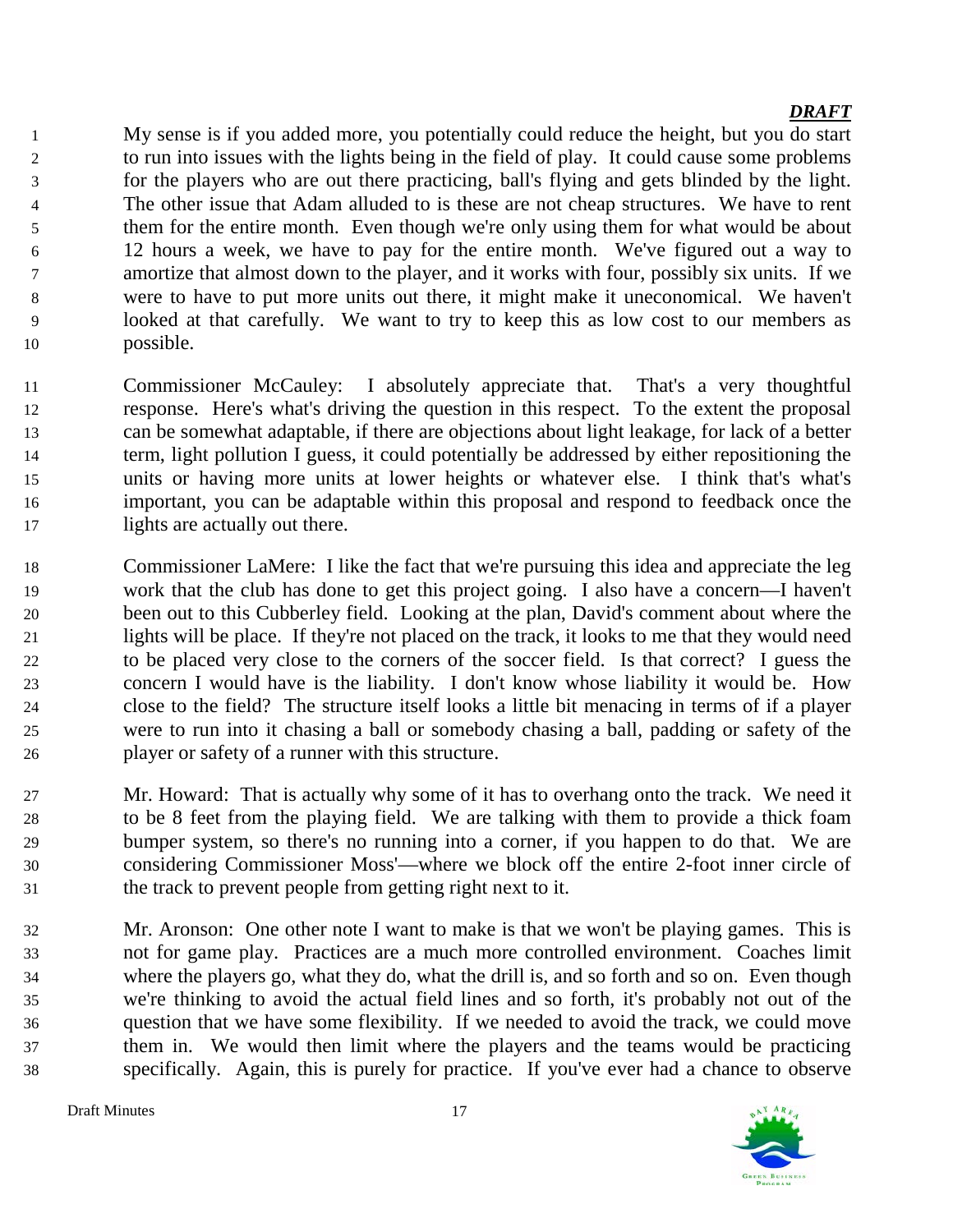one of our practices or probably really any competitive youth soccer practice, they're very structured environments. The timing and place and movement of the players is pretty regimented. There's not a lot of running after an errant ball, not looking where you're going and potentially running into something.

 Commissioner LaMere: My other concern would be the noise of the generators. I see where and heard where you said you hope that these can run without the generators based on the solar. Will we have someone who is—since we're doing a pilot project, are we having someone who is gathering data or is there someone who's accountable for some of these actions that we've talked about? I don't know who it was. Maybe Commissioner Greenfield brought up the pick up for example. How are we monitoring and how are we going to gather feedback based on this? If a generator does start up, are we going to note that? A generator ran for 10 or 15 minutes, and that's going to impose this hardship or that's going to be annoying to these people. If we're going to do this pilot project to be able to gather information, is someone from the club or someone from our Staff—I don't know—responsible for this?

- [Commissioner McCauley left the meeting at approximately 8:00 p.m.]
- Mr. Howard: I think it's going to be a universal approach. Staff will need to send people out to see how the situation is working. We're going to be very open to the community members of a specific way they can provide feedback, certain contact information that they can provide feedback to Staff. Obviously the club will be there day in and day out, so they'll know how it's working. I think it'll be up to staff and community to make sure it's running smoothly.
- Mr. Aronson: As I understand it, with all things wireless and electronic these days, it logs its own activity. The vendor will know how many hours or minutes the generator ran and so forth and so on.
- Commissioner LaMere: Great. Good luck. Excited to have this project go forward and see how it turns out.
- Vice Chair Moss: One more comment on what was just said. The corners, is there any way instead of putting it on the track to put it over on the end zone? There's a whole lot of space between the end zone and the track. Is that better? I don't know how heavy it is and whether it would cause a dent in the turf if you put it on the grass itself as opposed to being right on that corner. Just a thought.
- Mr. Howard: We certainly will address keeping no divots, which will require them to put out thin plywood sheets. They won't drive on the track or the field. They will be going along these plywood planks. They will rest on the plywood planks to prevent damage to

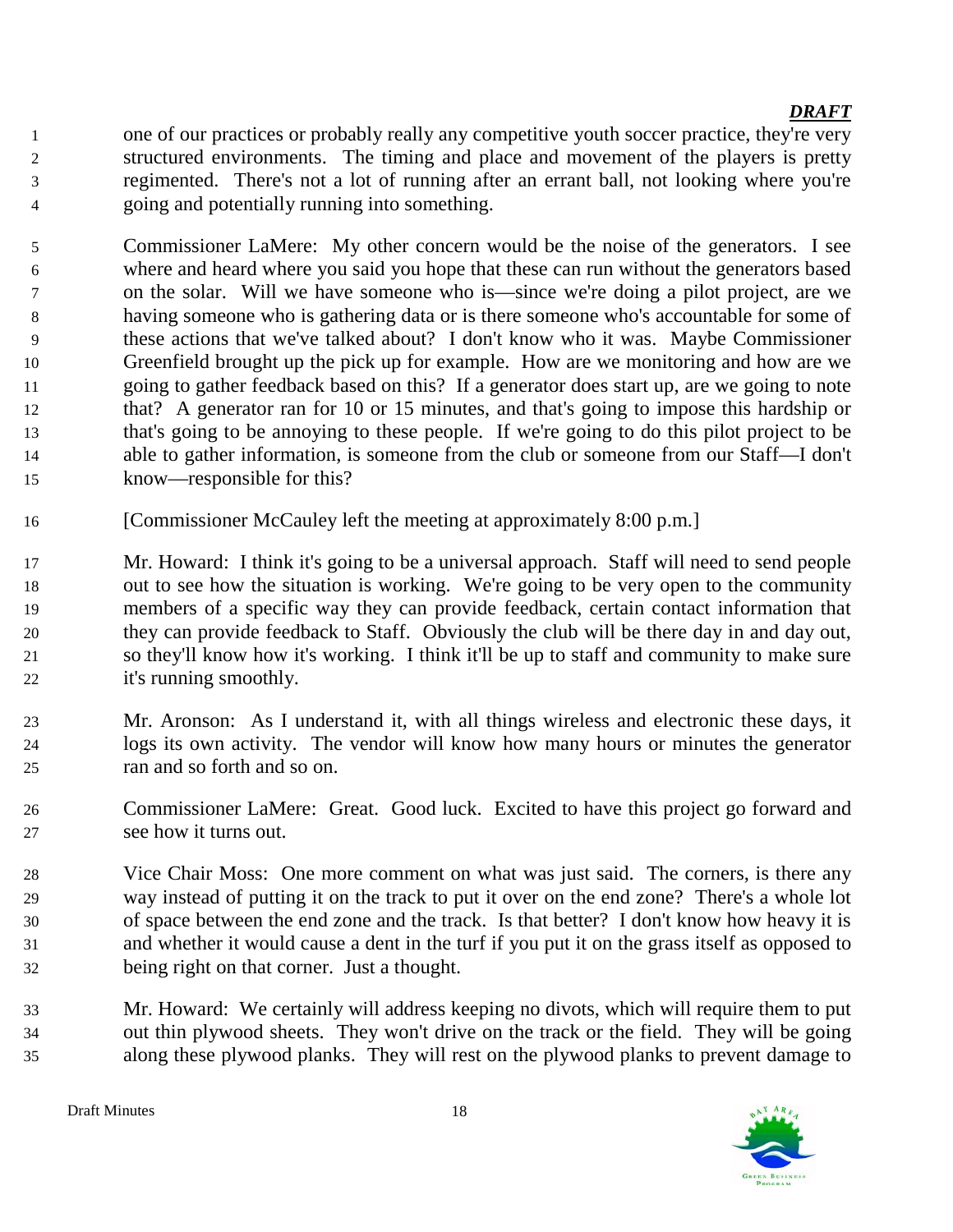turf or track. Neal, maybe you can address a little bit why it's not the best idea to have them straight on or if it is okay.

 Mr. Aronson: We're actually open to placements to minimize impact on the track and so forth. The vendor thought it would be appropriate to put it on a corner. In further discussions with them, they seem to be relatively okay. In the end, we want to get it out there and see what it looks like and try to find the right spot, a little trial and error to make sure we're minimizing impact and providing the best benefit.

- Chair Reckdahl: I too am concerned about damaging the turf and damaging the track. This is going to be trial and error. We're going to learn from this. I'm looking forward to doing this and getting the trial under our belts and see what we learn. We are going to learn a lot from this. This is the first time we've done this, both the solar power and also just portable lights. I would say that we should get the community outreach sooner rather than later. I would not want to wait too long because we want enough window so that, if there are actions or mitigations we have to do, we want some time before the next meeting. At the next meeting, we have to vote to get it on to the Council. We really do have to be crisp about this. Greenmeadow community center is currently remodeling right now. We would probably have to move it to either Cubberley or Mitchell Park, but we've got a lot of options for that. I agree having the meeting there as opposed to the north end of town makes a lot of sense.
- Commissioner Greenfield: I just had some follow-ups. Adam, you mentioned the long- term goal would be to have these lights running for 1 month per year. My understanding is that the goal might be broader than that. We have an issue during the Daylight Savings months, and probably the most critical need months would be November, when the youth teams are still playing, until the Thanksgiving holidays and also in February and March, when they're ramping up for the spring season. Neal, do you have comments on that?
- Mr. Aronson: I think that's right. If this works and the neighborhood is supportive or perhaps not opposed, we would probably like to expand it for a couple months, to your point, to November when we first lose the light and February just before the change. Let's see how it goes. We're open to working with the community and the Commission to see what can work best. At this point, any additional field resource is better than what we've got now.
- Commissioner Greenfield: To that end, while I understand there is not intention to play games at night under the lights, the fields will still be used for game play during the day when the lights will be there. We need to make sure the lights are sufficiently out of the field of play. As David suggested, I think we should look to potentially move the lights beyond the end lines a safe distance away. That will also simplify the issue of impact on the running track. I don't really like the idea of having a coned-off area all the way around the field. I don't think that's pragmatic on the dirt track, particularly during rainy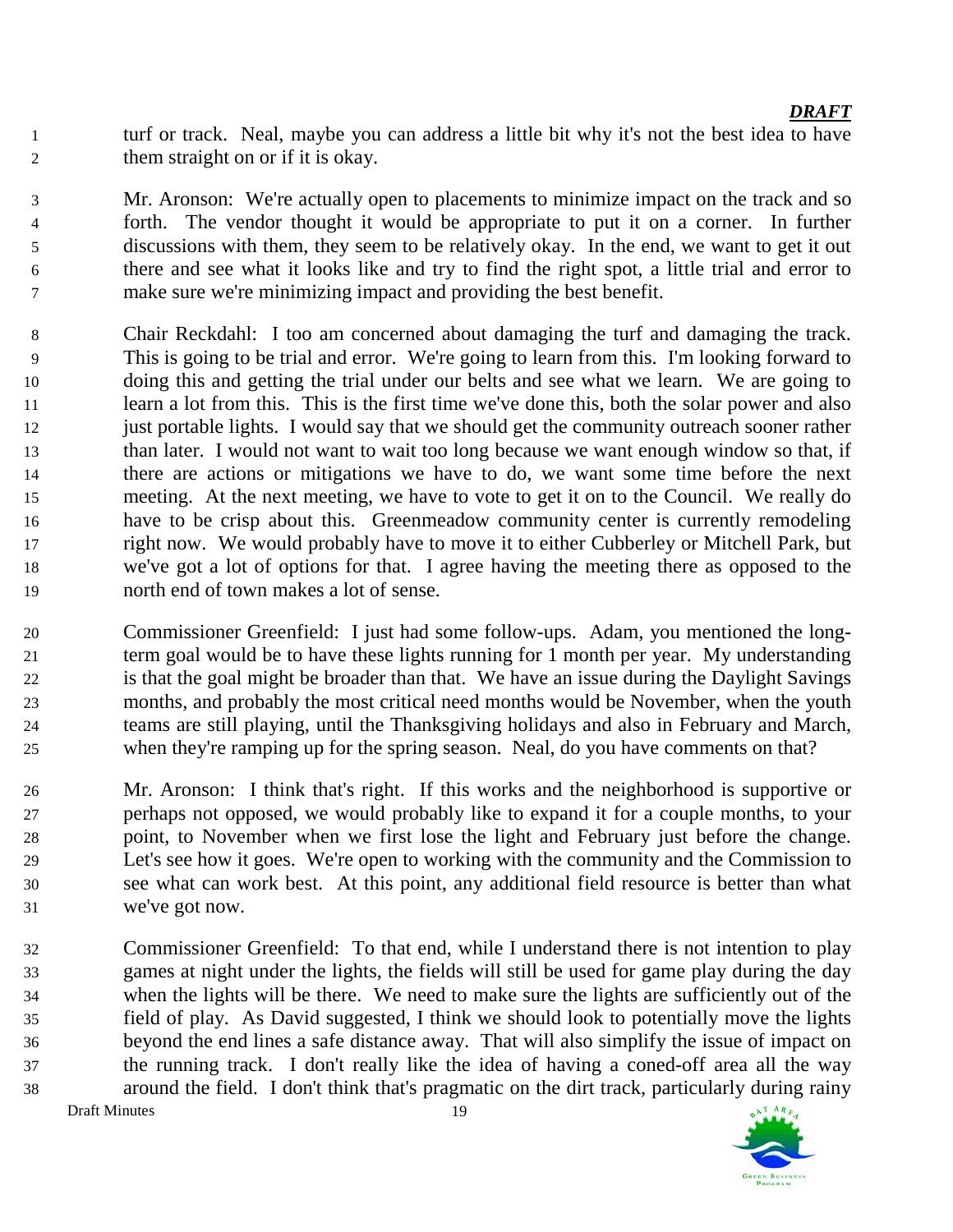months. I think we want some bulb-outs around the center light structures. We certainly want to keep things safe, but let's minimize what we do there.

 Chair Reckdahl: One thing I would add with that is if we're not playing games there, then we really don't have to have the classic lineup where you have to worry about the lights getting in your eyes. You can move your practice drills to be oriented relative to the lights as opposed to orienting the lights relative to the field.

- Commissioner Greenfield: Definitely let's log the generator time. I'm assuming the equipment should be able to do that. Let's plan on getting a report on that. That'll be very useful feedback. That's all I've got. Thank you.
- Commissioner McDougall: Just quickly, I want to reinforce let's not just collect the data. Let's anticipate how we're going to present the data. Too often we think about how the presentation is after the fact when we didn't collect the right data. Let's make sure we know of that. Relative to the comment about coning off around the track, the ad hoc did spend a lot of time with Adam, Neal, and Daren. It was an initial proposal to cone it off all the way around. I do think in the end properly structured bulb-outs, not just cones, was the conclusion that the ad hoc had. I think they're willing to consider that. The whole idea of putting down plywood as Daren suggested to make sure we're not damaging the field is really important. Sooner rather than later is important. As we do the sooner, Jeff's suggestion of let's make sure we're being honest about the ambitions so we're not saying it would just be 1 month a year. We should be admitting that maybe we need to look at the full opportunity. I want to reinforce we've continued to say thank you, Neal, for the effort you're putting into this. We should also make sure it's clear thank you for the offer and the plan to actually pay for this. You're not asking the City to do this; your organization is offering to not just do the work but fund it. Thank you for that.
- Commissioner Greenfield: One more thing I'll throw out. This may be a benefit to the night joggers who may enjoy running around the track that's lit up. We might actually get some mileage out of that, so to speak.
- Chair Reckdahl: I can see that. From a security standpoint, it's going to be a lot nicer running around a lit track than a dark track. Thank you. We should get community outreach as soon as we can so we can be crisp on the date and move on. Thank you.
- **4. Pickleball Update Informational Report**
- Chair Reckdahl: Next up is pickleball. That is Adam Howard. Do we have any public comment on pickleball? No public comment.
- Mr. Howard: Adam Howard, Community Services Manager with the City of Palo Alto. We're here to give an update on the proposed project at Mitchell Park tennis courts. This

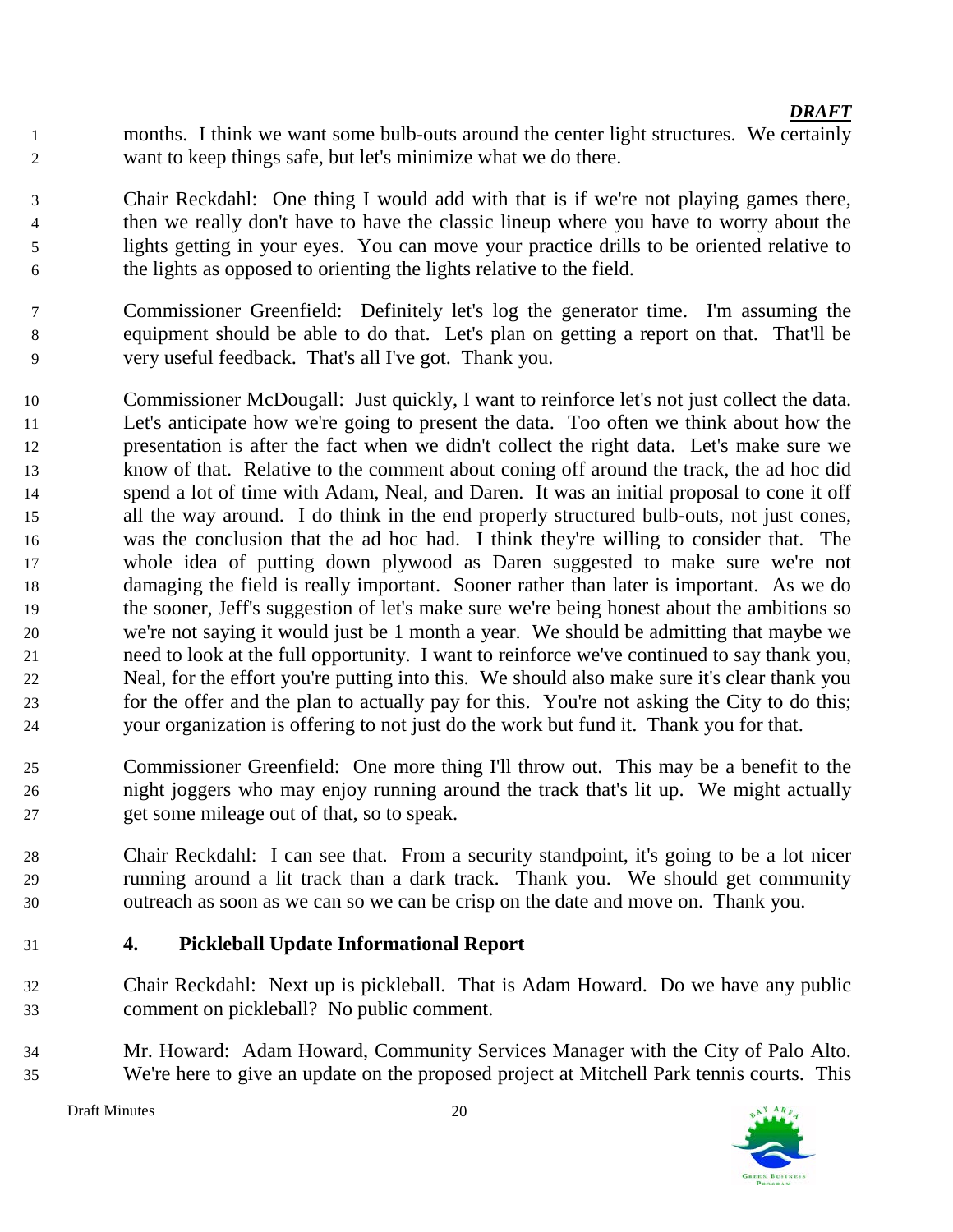proposal is to possibly look at restriping tennis courts at Mitchell to designate to pickleball. The reason we are looking into this is we've recognized pickleball is a growing sport. We've definitely seen an increase in demand in Palo Alto specifically. Currently, pickleball is using Mitchell courts 5, 6, and 7 on a first-come-first-serve basis because it's been available. Pickleball's partnered with the City of Palo Alto to offer some weekday classes through our Enjoy! catalog. The City is interested in helping continue that growth and providing some space for them. This is just an overlay. The courts on the left are 1-4, and the courts on the right are 5, 6, 7 which are closest to the Magical Bridge Playground. This is an overlay of what we're considering to be an additional tennis court built just outside of courts 1-4. It would be just to the right, currently where the handball walls are placed. We would be considering placing an additional tennis court there.

- Chair Reckdahl: That would replace the handball court?
- Mr. Howard: Right. On this image on the left side of the tennis court, we would replace another wall, so there would be space for handball play as well, not as much but there would be an additional space on the outside of that court where people could continue to play handball.
- Chair Reckdahl: Where on the outside?
- Mr. Howard: On the left side of this court, that area will be cleared and flattened. There would be a playing surface along the outside fence line.
- Chair Reckdahl: You actually would have a court there, a handball court?
- Mr. Howard: Right. Utilizing the tennis court fence.
- Commissioner Greenfield: It would just be a wall, not a handball court.
- Mr. Howard: Right, just a wall.
- Chair Reckdahl: I was going to say that gets heavily used. People hit tennis balls against that all the time. I would want to make sure we have a wall somewhere in the park that 27 they could use.
- Mr. Howard: This is an overlay of courts 5, 6, and 7 with currently pictured 12 pickleball courts that could fit into that space. Since I've passed the staff report, we've actually had the opportunity to meet with stakeholder groups. The pickleball stakeholders basically really enjoy the fact that we're considering designated space. They really appreciate the availability to give input and would like to be a further part of the details of that design and a willingness to fund some additional items that they think would make the space perfect for pickleball. The drawback for this proposal is that there are currently two light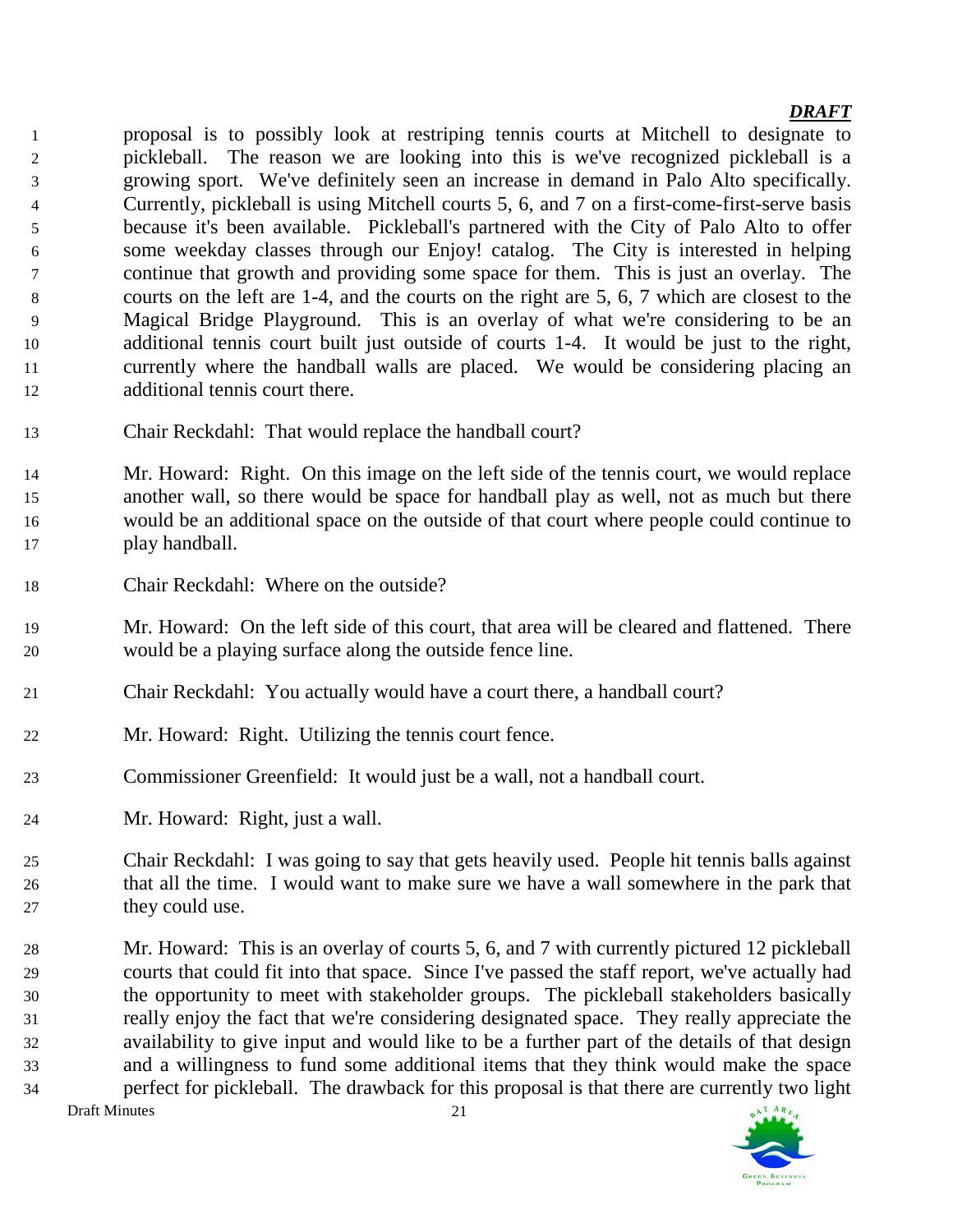poles situated on the tennis courts that we cannot remove with the current funding available. They're in an odd location; unfortunately, we can't take them off—we could take them out, but we couldn't replace them, so there would be light issues. I met with 4 the tennis ad hoc committee, who is not as thrilled with the idea. The good news is I really appreciate both of these groups enjoy that the other group is passionate about their sport. There's no "we don't like tennis," "we don't like pickleball" going on in this community, which is really great. They both respect each other. The tennis groups obviously like that the current courts are flexible and can be used for both. There are tennis courts painted with pickleball lines, so they do enjoy that. Some of the cons they came up with were the parking issues at Mitchell Park with the increased play that pickleball does bring and can bring. They have big concerns over losing lit tennis courts. The additional tennis court that we are planning will be plumbed for lights but would not be lit with the current funding that's available. Ultimately, they see it as two lost, lit tennis courts, which is a concern for them. They brought up the concern of the handball players. Staff hasn't seen a ton of handball play, but they feel like there is. They've given me some times that they recommend us checking it out. I will commit to doing that. They are just overall concerned with a drop in space for tennis and hurting what they consider to be a strong tennis community here in Palo Alto. Just some next steps that we're considering. Gaining further insight in the use of Mitchell courts 5, 6, and 7. I think they really wanted to make sure that we understood the drop-in rate, which we don't have permit numbers for that. They really think it's important that we understand how many people are just using it first-come-first-serve when pickleball's not there. We feel it's going to be important to meet with that stakeholder group again to see if we can address some of their concerns. Beyond that, we would really get into the larger, general public meetings where we could invite everyone, park users, handball users, all the tennis community, all the pickleball community, anyone that's interested, to come and provide further feedback. At that point, we would bring a more concrete plan back to Parks and Rec. That's the feedback we have and where we are in the plan now. We thought it would be appropriate to come back and give an update.

- Commissioner LaMere: My only comment or question is in making a designated space for pickleball with these courts, we would be putting in permanent nets. Is that correct?
- Mr. Howard: That would be the idea.
- Commissioner LaMere: We would then—these courts would be pickleball only. They could not be used for any other purpose.
- Mr. Howard: That's correct.
- Commissioner LaMere: The last thing. I actually would agree with the tennis group to get some accurate drop-in rates. If we're going to lose these courts permanently, to have that would be some good information for us.

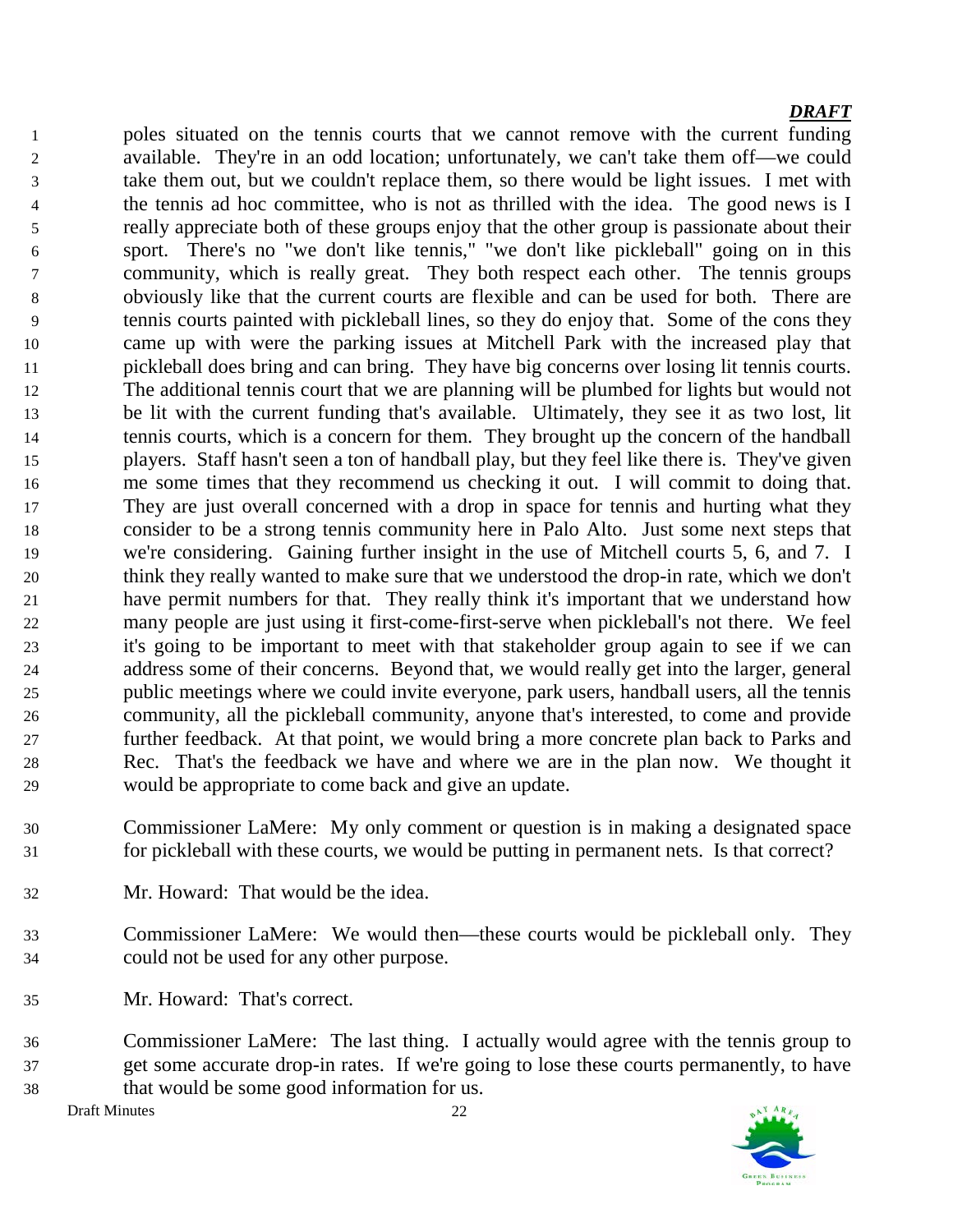Mr. Howard: I definitely will do that. It'll have to be rough, visual evidence since we don't have a firm system to do that. Staff will definitely provide some insight into that.

 Vice Chair Moss: One suggestion is that if they want to do a video camera or something for a couple of months to actually see who's using the field, you can get a temporary one put up there and actually see who's using those courts. I am a little concerned about the permanence of the nets and never, ever being able to go back to tennis. I get the feeling that the tennis players should be sympathetic to the—as tennis players get older, a lot of them become pickleball players. It's for their benefit as well. My only other question is parking. I know that the church behind there has quite a large parking lot. If there was some way that we could make a deal with them or with Abilities United to get more parking, I hate to admit it but the parking lot at Mitchell is very, very full. It made a huge increase with Magical Playground and the new Mitchell Park Library and the Community Center. The parking has really ballooned. If you can find more parking, that would be great.

 Commissioner Greenfield: This Commission's been pushing the data angle many times before. We really do need some numbers on the current drop-in usage for tennis and for the handball courts. I do agree with David's idea to get a camera in place and figure out how to do some recording and monitor it every hour or something to see what the usage looks like. That may be helpful. We also need some hard data to the extent it's available on the usage by Palo Alto residents of the tennis courts, of the handball courts, and the pickleball courts. We're a bit loosy goosy on the numbers right now. Anything we can do to improve that really makes a significant impact. It'd be nice to know how many tennis court users are from Palo Alto, how many pickleball users are from Palo Alto. You understand the issue, and I understand the problem. On parking, I'm really struggling with the concept that we should limit a community resource due to parking constraints. I appreciate parking is an issue. It's shortsighted to be concerned about the parking right now. We had a similar discussion regarding Rinconada recently. There are all kinds of new development going on there, and the overall plan is not to increase the parking, to allow the neighborhood to absorb it to the extent it's necessary, and also to hopefully move the City towards alternate transportation means as time goes on. I know that might not seem like it'll make such a big dent today, but that's the direction we need to be moving. Adding parking at Mitchell Park is out of the question for a variety of reason. I really struggle with the concept of trying to limit some sort of recreational activity because we're afraid about the parking impact. Regarding the permanent conversion of the courts, I do appreciate the tennis community's concern that that takes away the flexibility. Right now on 5, 6, and 7, the courts can be used for drop-in for tennis or pickleball. I also appreciate the need for permanent, dedicated pickleball courts where you don't have to go to the trouble of loading nets out of a lockbox and setting it up. That's very important. I don't know if maybe a compromise at this point would be to consider permanently dedicating two courts, like 6 and 7. Perhaps 5 would be a court

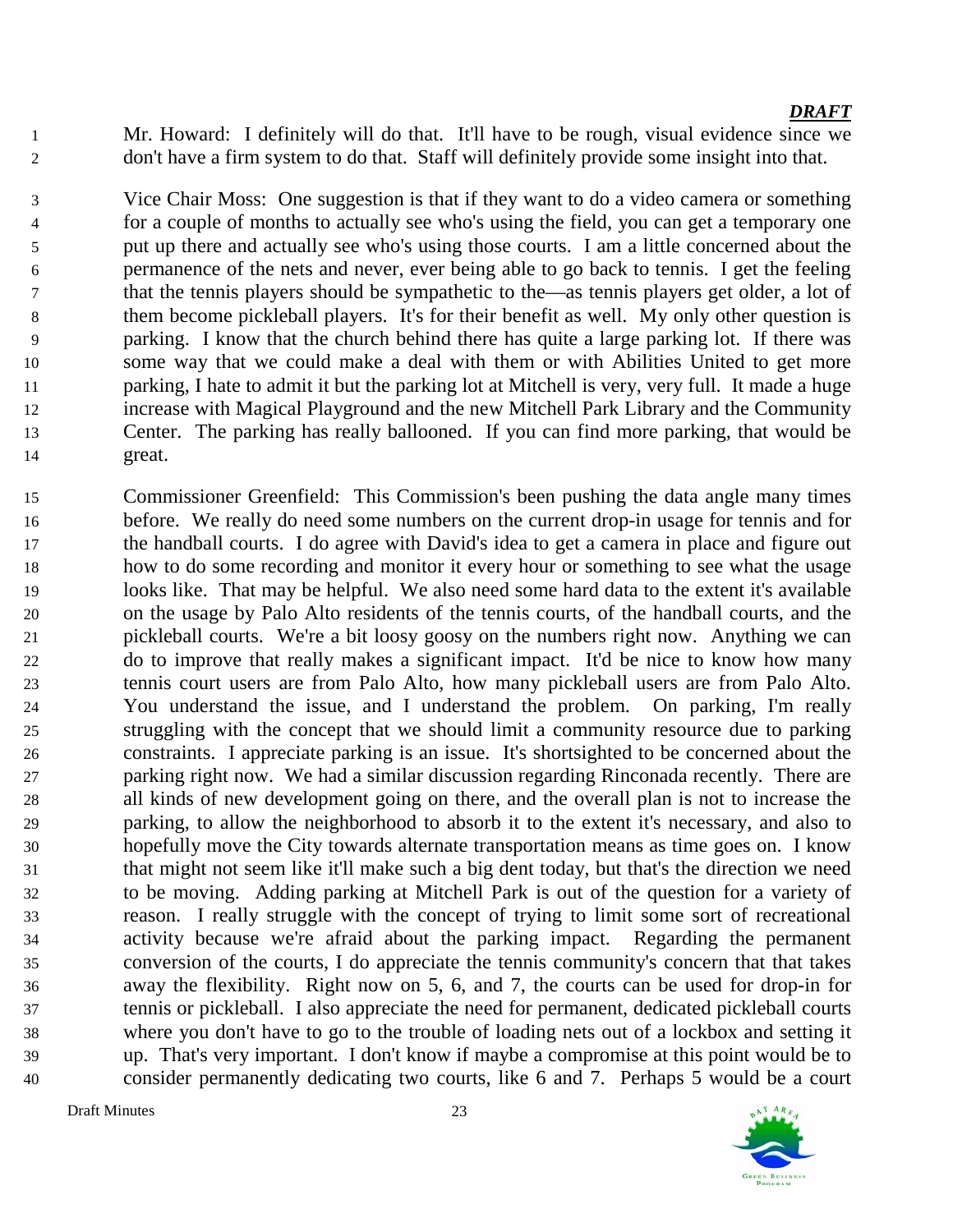- that could go either way and still have the nets available. Finally on a humorous note, if we add another tennis court, what will we number it? You can't put 8 in the middle. Thank you.
- Commissioner McDougall: The first thing I want to do is thank Adam. The ad hoc has been to meetings with Adam, and we've been to meetings with the racket ball people, and we've been to meetings with the tennis people. Adam has done a marvelous job of allowing the passion of these groups to be expressed, at the same time making sure that we were having a useful and honest discussion and managing the time. I'm very complimentary of what Adam has done. One of my takeaways from the two meetings is the Parks Master Plan and the City's Comprehensive Master Plan make a big point of dealing with the diversity in the City and with the youth and with the aging population, and particularly the whole momentum that people believe there's an aging population and the forecast for youth numbers is actually going down. Both groups recognize that. I think the tennis people conceded that point, that that was an important part of the conversation. I agree with everything Jeff just said about parking. I hope and believe that eventually alternate transportation strategies will help our parking. We shouldn't be limiting anything we do today because of current parking. In terms of data, I've been as enthusiastic as anybody about collecting data, but I would suggest that this is a case where, number one, I'd be very careful about cameras in terms of privacy. That's a risk. This is a case for some sort of sampling technique. You don't need to have 24 hours a day for 6 weeks to come up with the data. We should be able to find sampling techniques the same way the population census for the whole United States is done by counting 1 percent of our people and comes up with an accurate number. I would encourage you to take that approach. I would encourage the Commission to believe that we can do some appropriate sampling. Thank you.
- Chair Reckdahl: Anecdotally, when I walk by there, I hardly ever see tennis players playing on those courts. They really seem to me—this is not scientific—underused. I do agree with Jeff. We're data driven. It'd be easy enough to get a camera, have that camera just take a picture every 5 minutes, and have a stream of pictures, and then have someone strip through there and count how many times that was used during the day. If you could do that for a week, you'd have a really good idea what kind of coverage you'd have. The same with handball courts. If you put them high enough, one camera could cover all three tennis courts, and one could do all the handball. I think we'd have our answer very quickly. My gut, without any backup, is that we should just put the pickleball in and give it a shot. If it doesn't work out, we always can go back to tennis. The conversion from one to the other is not that expensive. I would err on the side of putting the pickleball courts in, but we should also do our best to get some data so we're making an informed choice and not just a knee-jerk decision.
- 

Vice Chair Moss: Anecdotally, when I always go by there, I always see tennis players.

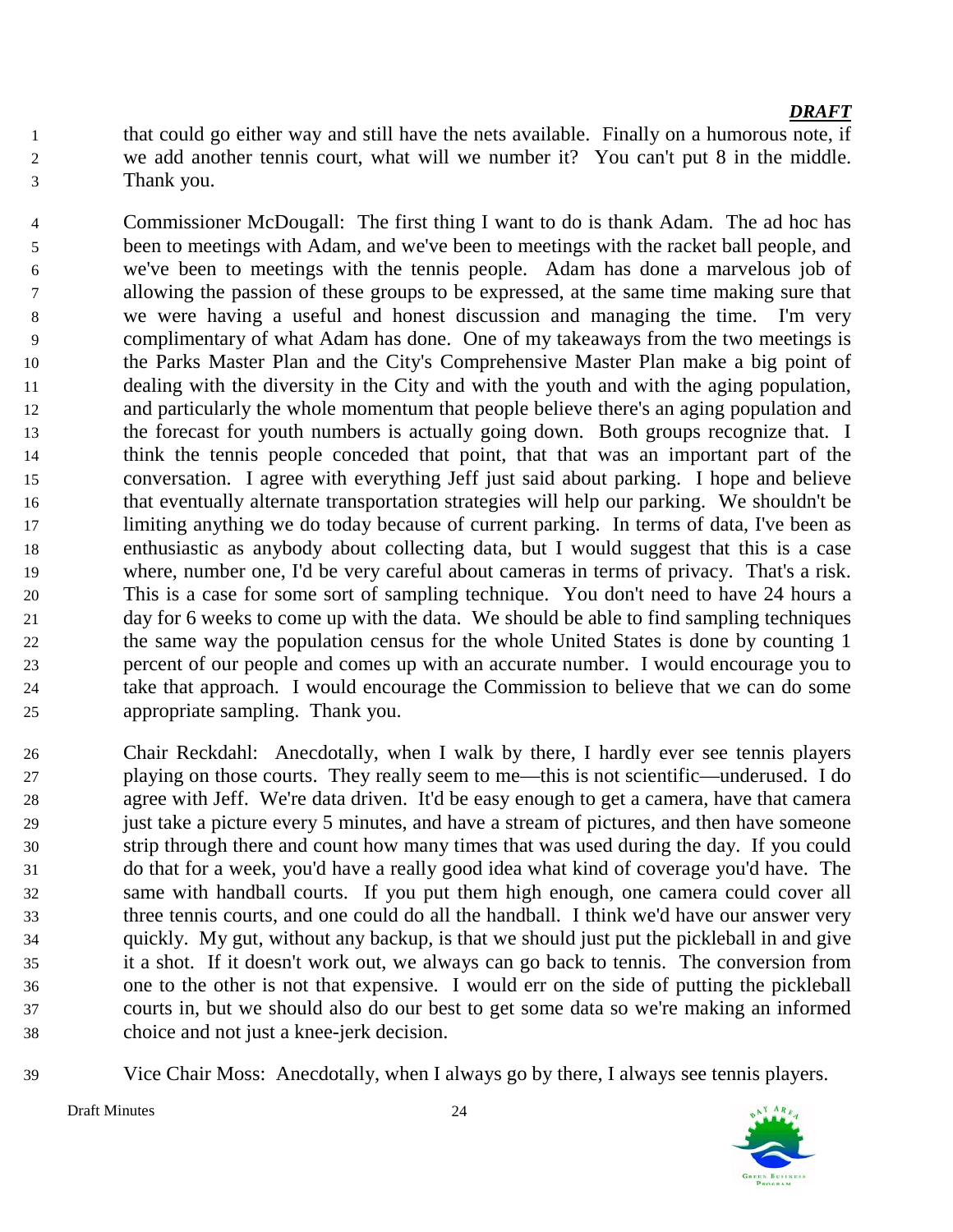- Chair Reckdahl: Really? On those courts?
- Vice Chair Moss: Yes.
- Chair Reckdahl: On the ones close to the Library, I see those are heavily used. These aren't used that often. Maybe it's a sampling error. That's why we need the cameras.
- Ms. O'Kane: Chair, could I respond to the cameras comment?
- Chair Reckdahl: Okay.

 Ms. O'Kane: We'd have to run that through our City Attorney's Office because there's definitely privacy issues. We can't print any photos that have a child in them unless we get written consent from a parent. We'd have to run that through the Attorney's Office before we did something like that.

 Chair Reckdahl: If you could have them defocused enough—all we need to do know is are there blobs on there or not. It doesn't have to be a fine, high-resolution camera. It can just be very low resolution.

- Commissioner McDougall: I think we should listen to staff advice. I think it's a very high risk.
- Chair Reckdahl: We can talk to the Attorney and get their opinion on it. From a practical standpoint, if you had a fuzzy picture, I don't see any danger, but I'm not a lawyer. Yes, we should check with them. Jeff's point is that we make all these decisions driven by data, and we have no data at all on how much our tennis courts are used. It's all anecdotal, and that's just not a good decision-making process.
- Ms. O'Kane: We could do a little bit of research on the best way to get data in a situation like this, that's representative of the number of users that might be there in a day. We can do a little bit of research on that and find the best way.
- Commissioner Greenfield: I was just going to throw out if we did get clearance to do some sort of video surveillance, I suppose—bad way to put it—sampling once an hour, once a half hour would be plenty. You want to limit your samples because you're going to have to check the samples.
- Mr. Howard: We're going to need to put someone there to take the sample. We have to think about staff time and when they can be there. We'd have to be careful with that. Not careful, but think through how we're going to even take a sampling.
- Chair Reckdahl: I would think you would have a camera mounted that automatically would take a picture every X minutes. At the end of the day, you take the card out and

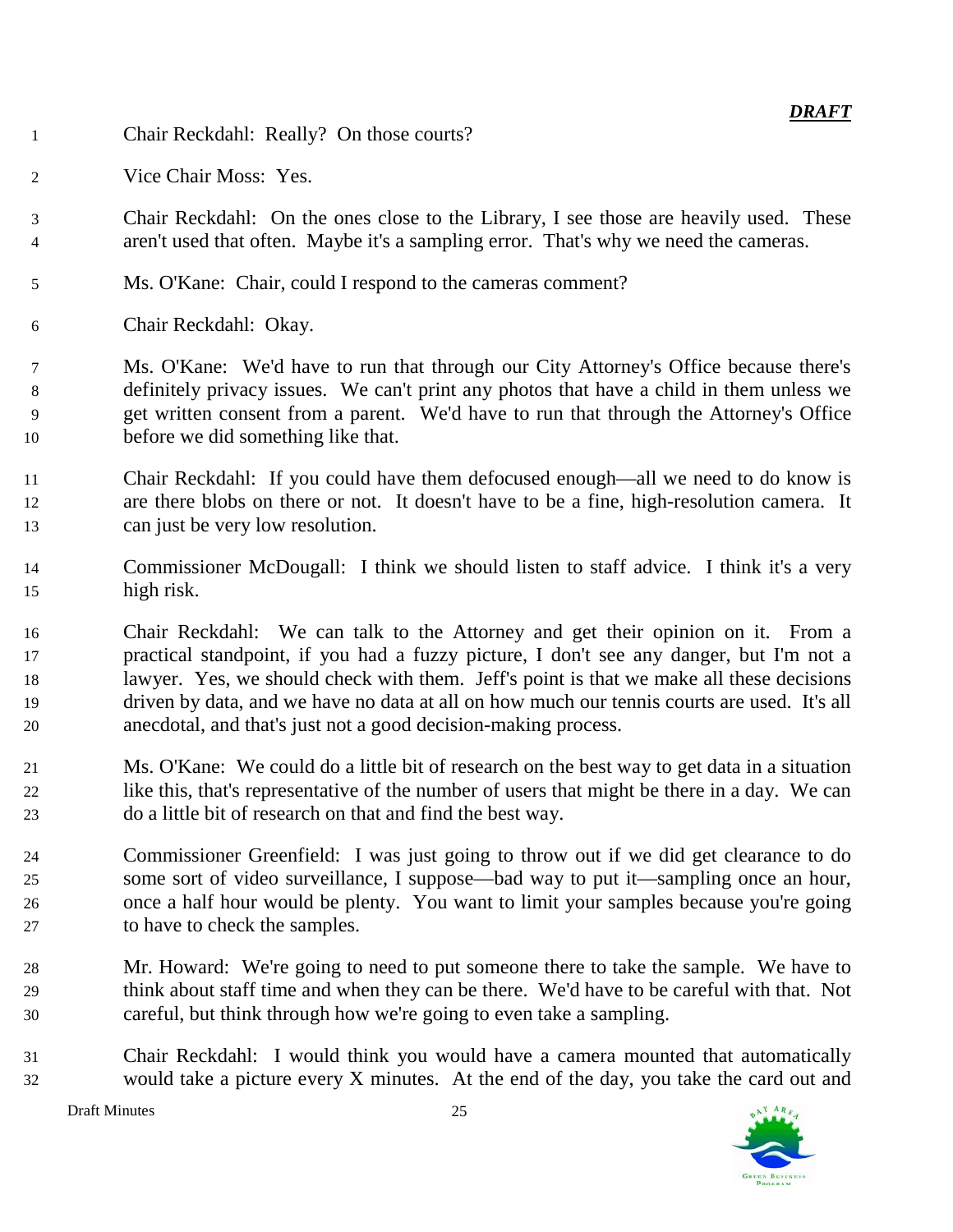- 1 put it on your computer. Even if you did it every 5 minutes, you're talking—that's only 12 pictures an hour. You could go through a full day very quickly.
- Mr. Howard: The camera is a different situation. They were talking specifically about staff doing it. I'm sure we will have some legal questions we need to ask before we even know if it's a possibility for a camera.
- Vice Chair Moss: The other option is just to have a sign-up sheet. You do have one now, I think, not for reservations but just who's using the court.
- Commissioner McDougall: I think we've suggested to staff that we'd like any way that they could get any kind of numbers. I think we should let them investigate this.
- Chair Reckdahl: The path forward then, what's the timeline?
- Mr. Howard: I haven't proposed a timeline on this mostly because we have such a short timeline on the temporary lighting. I was trying to get through that. I would probably start in the new year collecting the data. Maybe it's a month-long collection of weekdays, weekends, different times, depending on how we can go about collecting that data. From there, I think the ad hoc can meet again to come through with a little bit more clear of a plan. We're excited to do it with the funding that we have in this fiscal year. That's somewhat of a determinant of how quickly we're trying to do it.
- Chair Reckdahl: How much money do we have for this?
- 19 Mr. Howard: I think the project ...
- Chair Reckdahl: Is this a CIP or how do we have the money?
- Mr. Howard: Daren can help answer that because this is some money that was set aside for these particular courts.
- Mr. Anderson: Daren Anderson, Open Space, Parks, and Golf. We have an existing CIP we use for resurfacing tennis courts and basketball courts throughout the City. It's ongoing and funded each year. The funding we have now is allocated for Mitchell Park to do these. We've got adequate funding to do the conversion for pickleball and potentially do that new tennis court as well.
- Chair Reckdahl: Thank you. We'll probably be a couple months away from an update on this.
- Mr. Howard: That would be my guess, yeah.
- Chair Reckdahl: Thank you.



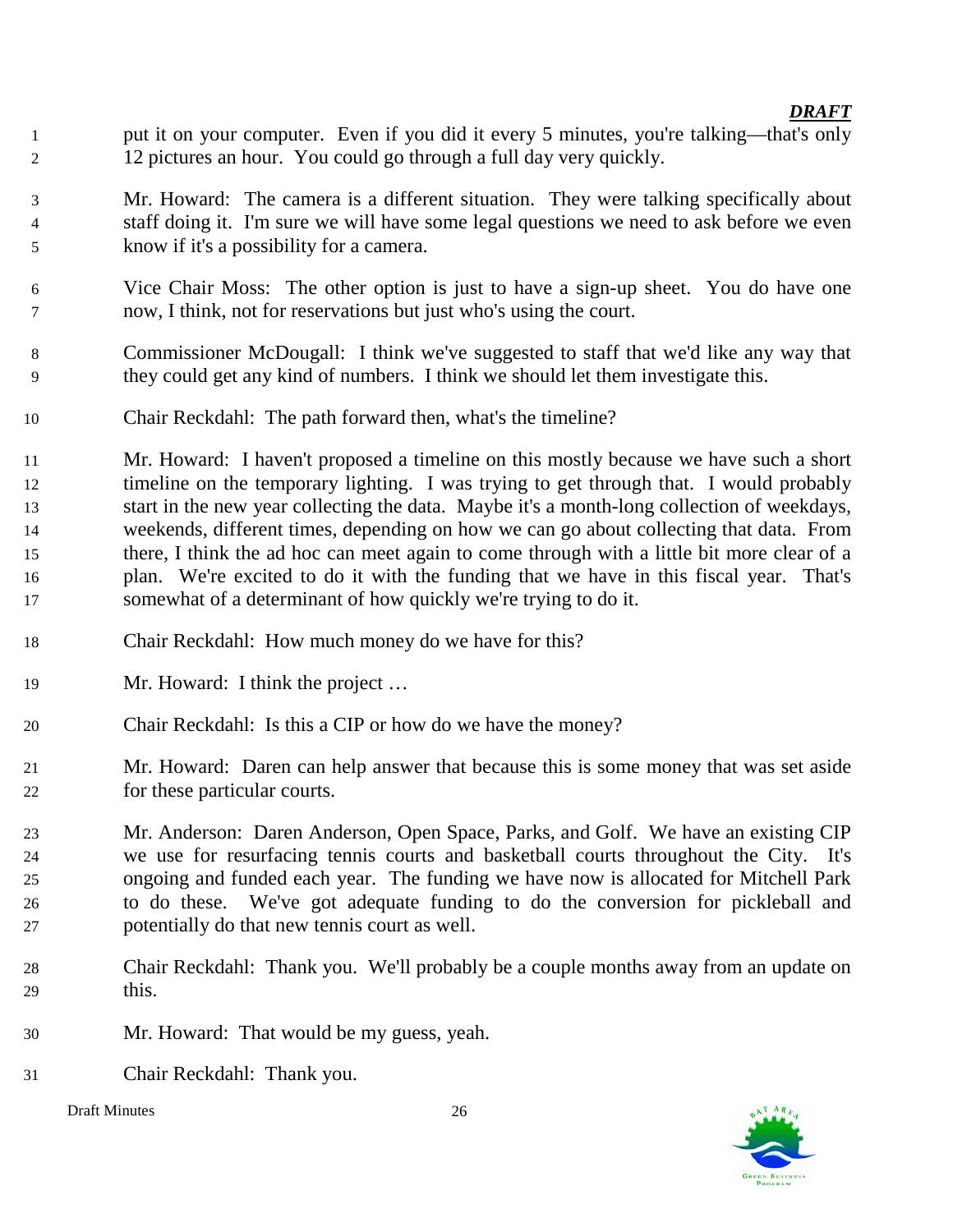## **5. Baylands Boardwalk Improvements Project Update.**

[This item was postponed.]

## **6. Other Ad Hoc Committee and Liaison Updates.**

 Chair Reckdahl: Next is Ad Hoc Committee and Liaison Updates. Does anyone have any updates in the ad hoc? We did have a CIP ad hoc meeting with Daren. What's the timeline when we submit this?

 Mr. Anderson: The CIPs are being submitted now. We're getting information into our OMB, Office of Management and Budget, for review. There will be several iterations of review at different levels. What we anticipate is that we've put something forward, a certain package of programs very similar to what we have in the existing 5-year budget. Very little was added in the way of new programs, just some shuffling around with a very minor change here and there. What happens is we put that forward, and then we get feedback once OMB has looked at all the City's capital budgets. Usually there's some horse trading and tweaks that have to be done, so we'll see. I think that's the next stage. I anticipate getting some information back from OMB probably in the next month or two and then consulting with the ad hoc again to say, "Here's what we're hearing. Which way do you want to go?"

Chair Reckdahl: Thank you.

 Commissioner LaMere: I do have a question with Kristen as far as guidance or updates on the Master Plan funding that we're looking at or working on and any of the information with bonds or consultants or what direction we're going there and help you may need from the ad hoc going forward.

 Ms. O'Kane: We met with the City Manager's Office to go over the different options for funding the Master Plan and the relative costs of funding the high priority projects and programs over the nearer term. What was decided is on Monday, January 22nd—that's at a Council meeting—there's going to be a discussion with Council and the Office of Management and Budget on an infrastructure funding plan, which includes a funding gap for our infrastructure plan. What we decided to do so that Council has a full picture of all the different funding needs within the City is that we would roll that conversation into that Council item. They will not only see what could be a funding need in Public Works or for roads or the airport or utilities but also the entire picture. Council is going to have to make some tough decisions on what gets funded in the next few years because of this funding gap. It is really important that they see that full picture. After that Council meeting on January 22nd, we'll have a better idea of what our next steps are as a Commission.

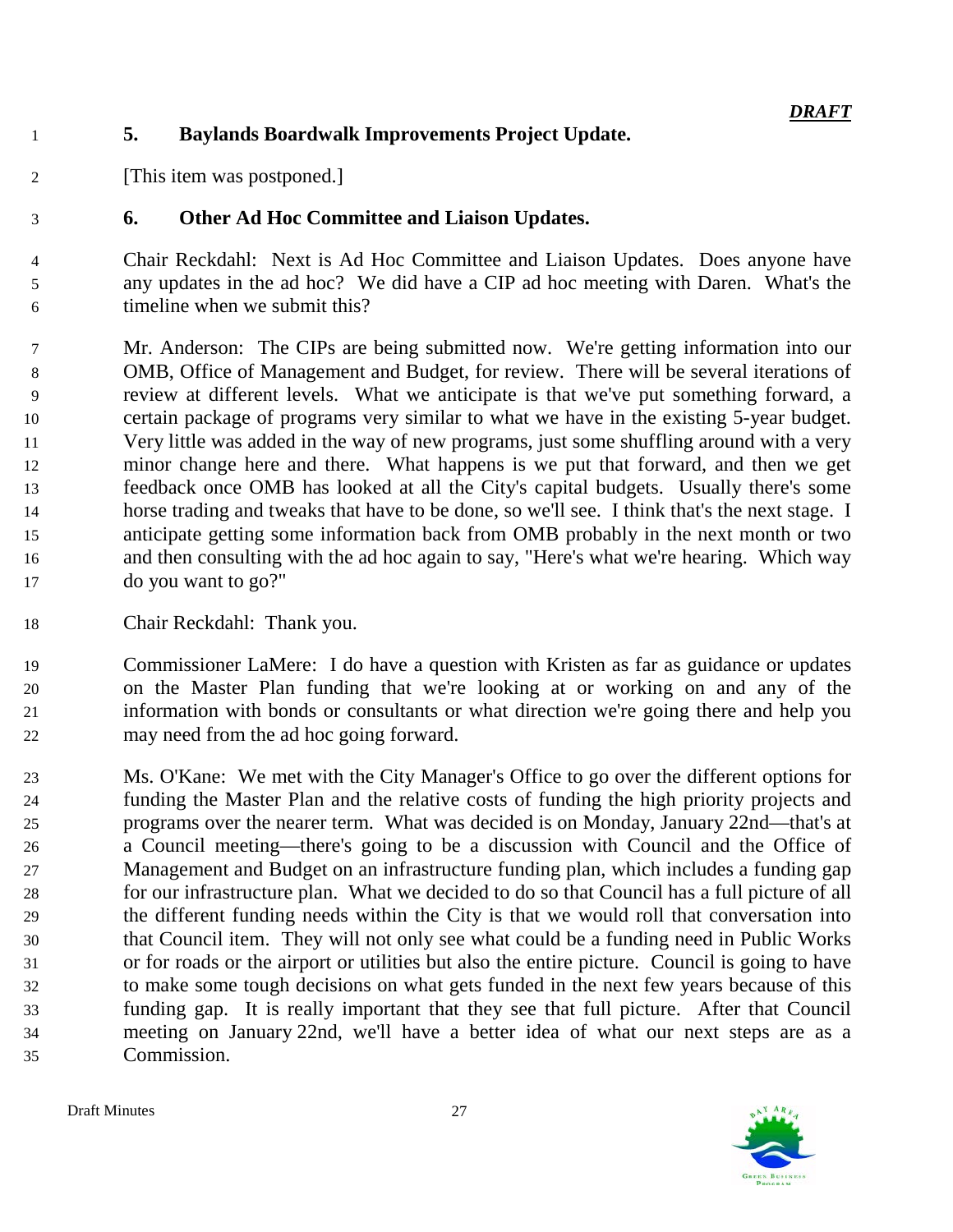- Chair Reckdahl: That'd be very good. The 22nd, that's still a month away.
- Ms. O'Kane: Right. Council's on break right now. When that staff report is completed and posted, I'll make sure I send the link so everyone can read that and get the big picture on the City's needs.
- Chair Reckdahl: It's hard because it's a complicated issue. You want to do enough prep work, but if we wait too long we've painted ourselves in a corner. At least, we're on the docket. Anymore updates? Then we will move on.

### **VI. COMMENTS AND ANNOUNCEMENTS**

 Chair Reckdahl: Comments and Announcements. Do we have any comments and announcements?

### **VII. TENTATIVE AGENDA FOR JANUARY 23, 2018 MEETING**

- Chair Reckdahl: Tentative agenda for the 23rd of January.
- Ms. O'Kane: We will have the Baylands Boardwalk update. This is just a—you saw the staff report. It's just a follow-up from the last time that Public Works was here. There were some open-ended questions on both CEQA, the handrails, and some design features. Public Works will be coming back in January to provide an update on those. That was intended to go to Council in January, but it's likely going to be postponed. That is not the critical path at this point. The critical path is getting the permits from the regulatory agencies, and those applications have already been submitted. That process is already underway. The other items we have tentatively are the update on the Buckeye Creek hydrology study. Daren's nodding yes, that will be an action item. A Boulware Park PIO, is that … I'm not sure why that's … That's a possibility. We do have this park dedication activities prohibited item that I admit I keep pushing. I'm hoping we can come in January. I might have one of our Attorneys with me to help answer some legal questions. I need to make sure that he's available to attend as well.
- Chair Reckdahl: I think that'd be really good. Have they done prep work so they can get us any time or do we have to—is there some risk that they'll say they're not ready in January?
- Ms. O'Kane: There is that risk.
- Commissioner McDougall: Kristen, on that subject I can tell you that I was accosted in the post office today by a Council Member on that subject.
- Chair Reckdahl: About what you can do in dedicated parkland? Especially with the golf course.

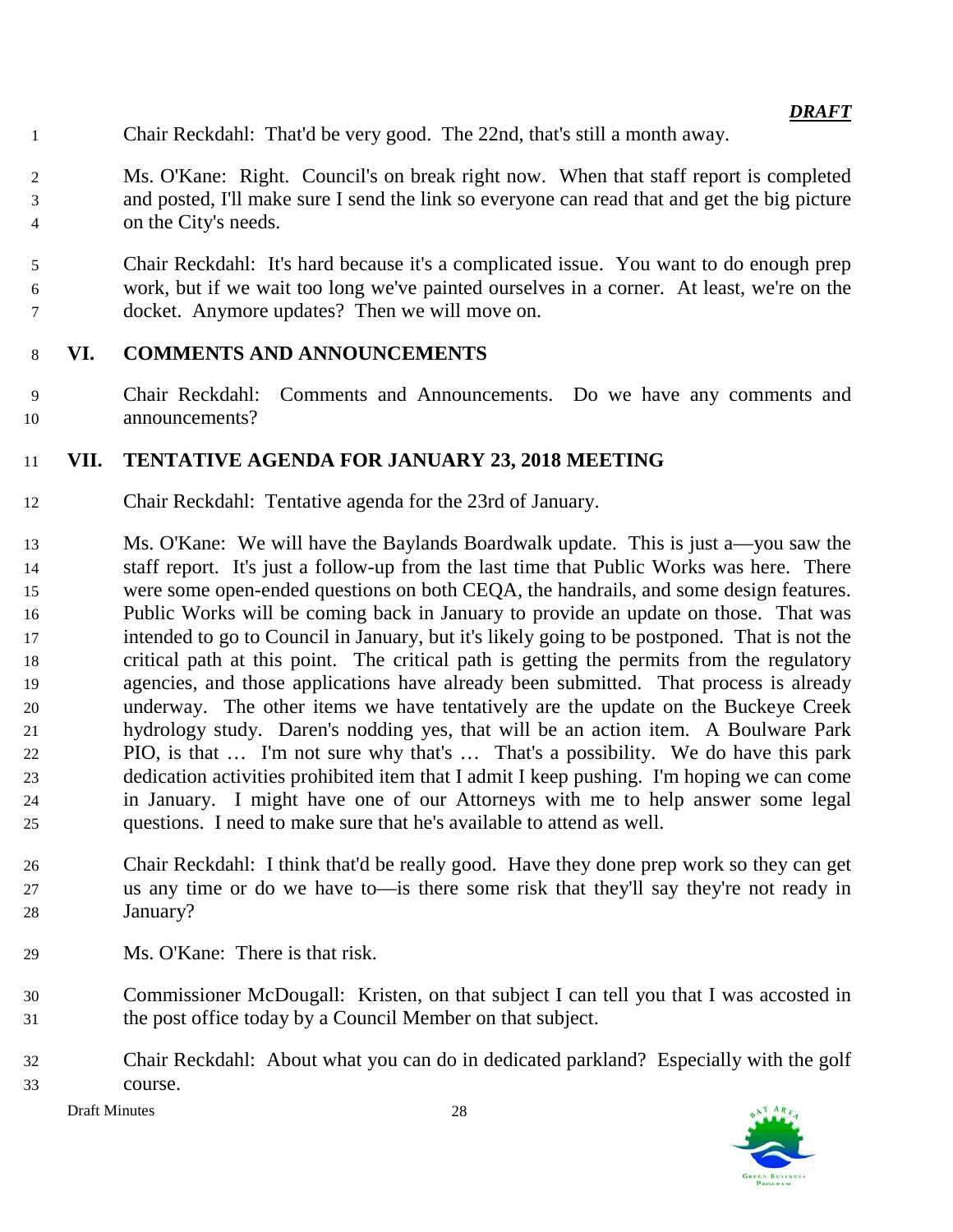Commissioner McDougall: And the issue of undedicated parks as well. That list that was apparently given to the Commission a year ago or whatever.

 Chair Reckdahl: We can't really decide on whether we want to dedicate this undedicated parkland until we really understand what that means, how does it tie our hands and how doesn't it tie our hands. Daren, can you give us a comment about the whole—when we had the Cubberley field rented out to Palantir? I was told Palantir could not rent out the golf course. Is that correct? Because that was dedicated parkland.

- Mr. Anderson: I believe the request was they wanted to use the parking lot. We've had that request before. Yes, that was the rationale, that it was dedicated parkland including the parking lot. That's part of the reason; although—I think Kristen might have some comments on that too—we're exploring other opportunities that might allow for that kind of thing.
- Ms. O'Kane: That's correct. The reason they were attracted to Cubberley is because it wasn't dedicated parkland. That's why the activity could occur there. Like Daren said, there was also the issue last summer of the San Francisco mime troop. They were not allowed to come to Mitchell Park, which is also dedicated parkland. That was a different situation in that it wasn't commercial, but it was soliciting donations, which is not allowed in the Code. I'm in the process of speaking with our Attorney's Office and working with them to see how we might make some changes to that Code to allow very specific activities to occur on dedicated parkland. I don't want to get into a discussion really here tonight because it's not an agenda item. We can talk about it more in January.
- Chair Reckdahl: With the golf course, that's a prime location if you have some big event that someone wants to put a tent up for 2 days. There are no immediate neighbors, at least not residential neighbors. It would be nice to have that as an opportunity to take the pressure off other places that are dedicated. Another thing was public art. We had talked about having a dog park at Bowden Park, and public art was in the way. There was some discussion about moving public art and what kind of constraints if there's public art there. Could we put a fence around it? Could we move it? What kind of restrictions do we have associated with public art? I'm not sure who answers that.
- Mr. Anderson: When we started looking at Bowden, for example, I met with the Manager of Public Art, and we talked about those two pieces at that particular site and what options there were. There's some flexibility, but there are VARA rights, meaning there are rights to artists on where their art is. Some of those go on in perpetuity. We've dealt with that in a few other parks, Byxbee being one where these rights were—when that was put in place, they last forever ostensibly. I believe that's the case for those two pieces there. There's still some flexibility, though. I think that particular Manager of that program was willing to work with us, but there were still things where she said, "No, you can't put a fence around it. That wouldn't work. You can only move it in certain areas. Draft Minutes 29

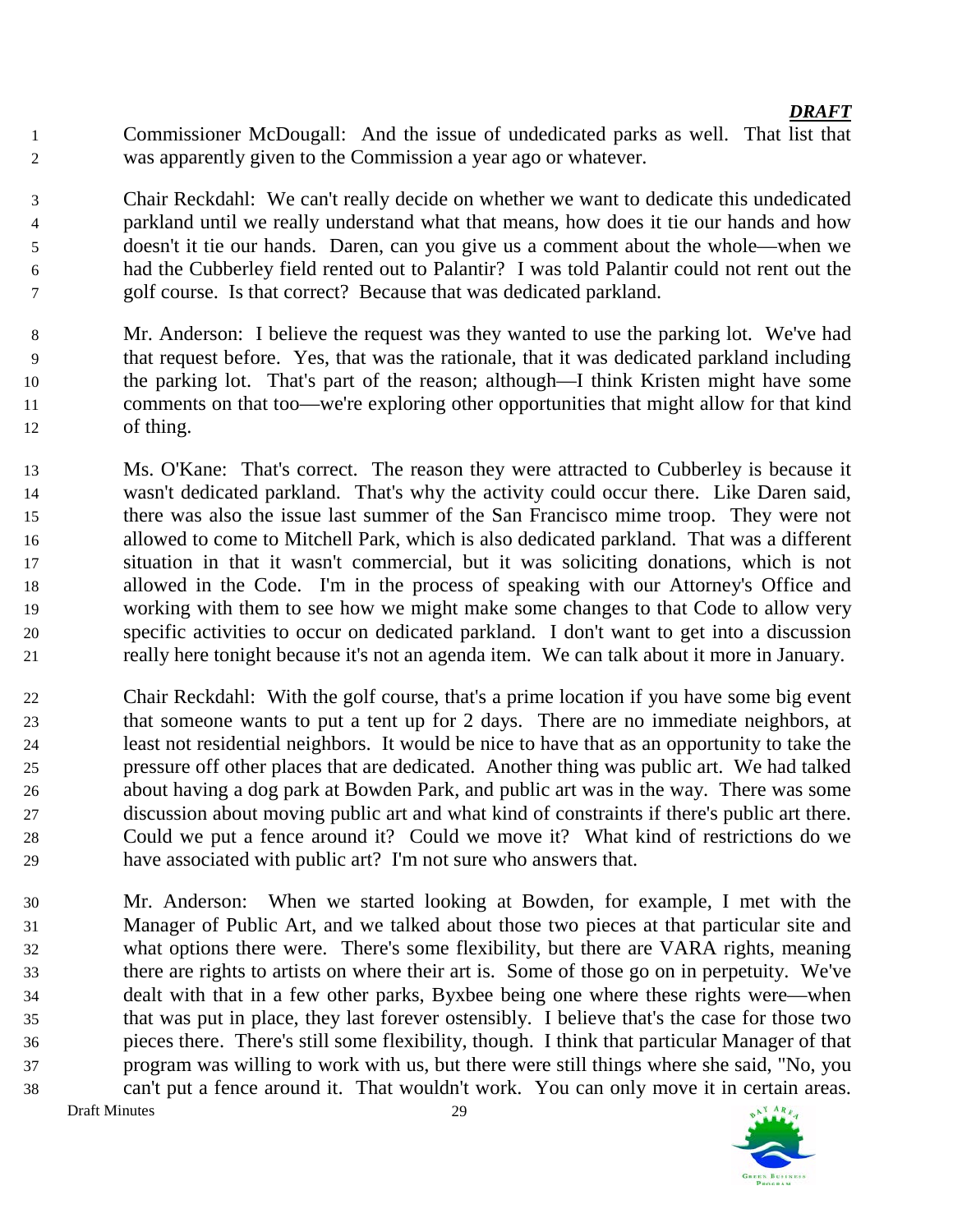- We're really not intended to." For example, you might remember the one piece—there's a series of boxes that are welded together. The other one's the baby car running thing. That baby car element is very much tied to the transportation theme across the street from the park, where you've got the train tracks and all that. It was intended to be connected to there. Moving it would alter the intention of the art. There are some of those things. I still think it's possible. It's just going to be a negotiation. The other big …
- Chair Reckdahl: What about making a higher pillar so you could have it in the dog park and the dog …
- Mr. Anderson: Possibly. I had ideas of doing landscaping around it. I was willing to do just about anything I could because it was such a great spot for a dog park. The moving one art piece was so expensive that it shot my budget at the time. I think I had \$50,000 from a different funding source to throw at it. It wasn't enough. I couldn't build the park and move that art piece. Now, we've got a dedicated funding source that's larger. We could look at it again and see if there's a way around it. Once we get Peers in the ground and construction going, the dog park ad hoc meets, and we start talking about where we do the next one. If we choose not to restore existing ones but look at new ones, Bowden's a great place to look at. There are a couple others as well. That's where we dig deep into what will it take to move that art to make it work.
- Chair Reckdahl: That'd be a good time to have that conversation.
- Commissioner Greenfield: Just following up on that for the dog parks. Budget-wise we would be 2 years out for the next dog park?
- Mr. Anderson: Yes. Every other year in the capital budget there's \$150,000 for the dog parks.
- Vice Chair Moss: When do you think we would have another discussion about the Baylands Comprehensive Plan?
- Mr. Anderson: I think now is probably the right time. Maybe the February meeting, something like that. I just need to get together with the consultant, make sure it's on their calendar, and fits in with their budget plan, when we plan to give updates. It seems to me a very appropriate time to come and give an update.
- Vice Chair Moss: When do you think we could have another look at the AT&T property and the Fry's property and the Boulware? I heard that Boulware was coming up for renewal in 2018.
- Mr. Anderson: I have to look at the calendar program. I'm sorry I don't have it in front of me right now.

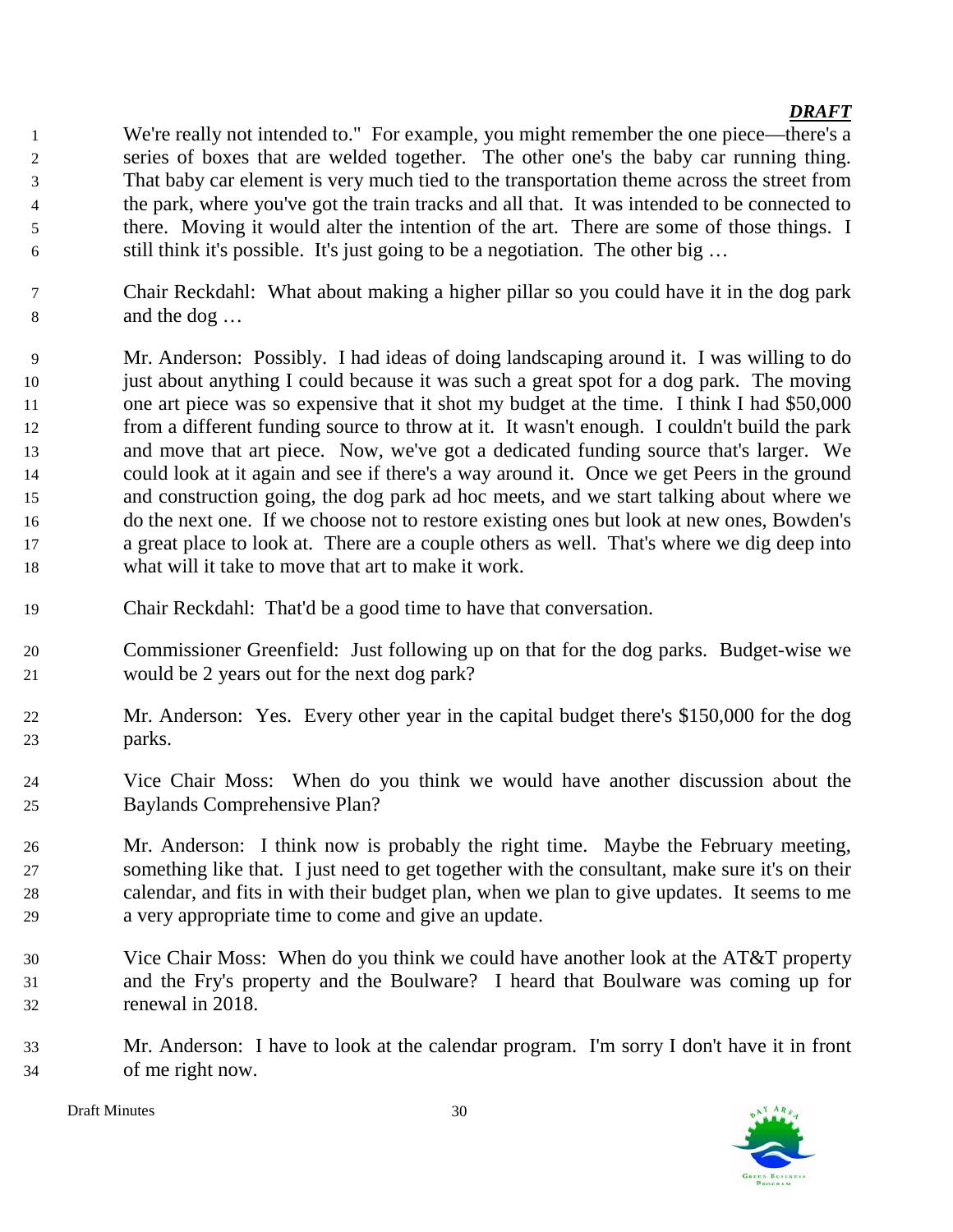- Vice Chair Moss: I certainly wouldn't want you to spend a lot of money on Boulware until this issue has been resolved.
- Chair Reckdahl: Boulware is just so out of date.

 Mr. Anderson: It needs renovation almost independent of anything else, but I understand what you're saying. If we were to add something, you'd want it to be complementary. There are a number of elements in that that need rejuvenation. It's definitely not funded in FY '18, which is our current fiscal year. That's for sure. I'll have to get back to you on the precise date.

- Chair Reckdahl: Let's talk about this next meeting then.
- Commissioner Greenfield: Is there any update on when something might be happening at Cubberley in terms of grander plans?
- Ms. O'Kane: Our RFP closed yesterday. We are in the process of looking at—our contracts department is looking to make sure the proposals met all the qualification requirements. We'll start looking at those proposals and see what we have. We only received two, which surprised me actually because at our pre-proposal meetings—we had a meeting and a phone call—we had quite a few consultants listen to the project. I was surprised that there were only two. We'll have to decide after we look at those if we want to pursue reviewing those proposals or if we want to go back out and try and get some more.
- Commissioner Greenfield: Thank you.
- Vice Chair Moss: You went pretty quickly past the Baylands Boardwalk because we're going to move that to next time. I was one of the ones that talked about the rail on the top. I now understand that the rail on the top does work pretty well for people who are using it for support. I have to go Alviso Marina, and I haven't had a chance to do it. I encourage anybody—send somebody on the staff to actually play with it at the Alviso Marina because it works better than I thought. Rumor has it that it works better than I thought. I don't want you to spend a lot of brain cycles on it if it really works. You talked about an extra handrail. If somebody could go out there and look at it or something, that would be great.
- Chair Reckdahl: My understanding is there's a rail under the roller, so you can still use it as a rail. I've not seen it in person.
- Mr. Anderson: I'd be glad to go look. I'm very interested in that.
- Chair Reckdahl: Kristen.

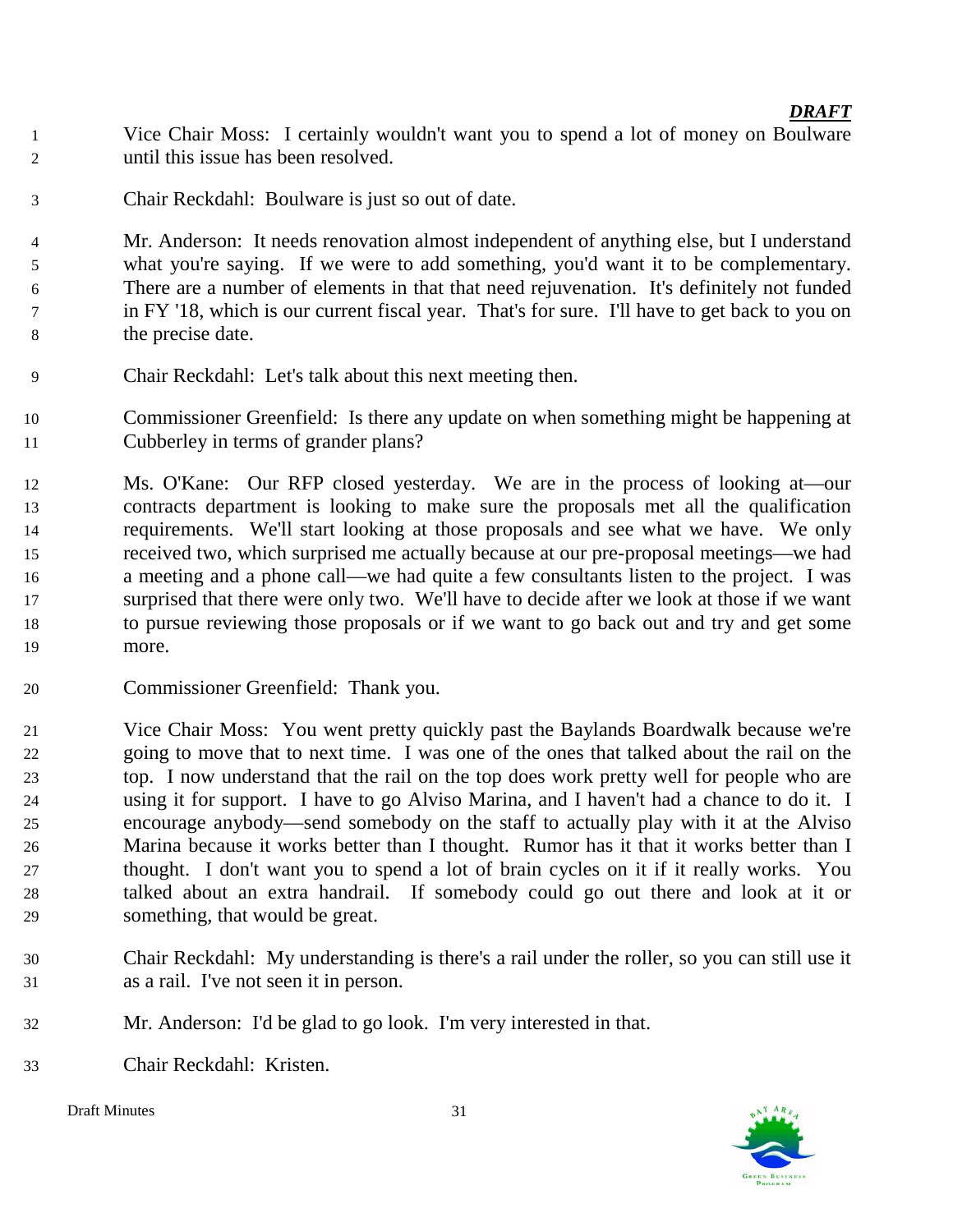Ms. O'Kane: I just wanted to add the calendar idea of future agenda topics was not intended to be month-to-month but more of a big picture of the year. At any time you're interested in hearing about anything, community gardens or one of our other programs that we do, if you bring that to our attention, we can find a place in the whole calendar of where that might fit in. Then, we can see the big picture and see where we might have months that are too heavy or too light. I'd like to encourage that feedback. We can do that a little bit more in our retreat, which we'll need to schedule in the coming year as well. We should keep that in mind.

- Commissioner Greenfield: Sometime back we had talked about potentially getting a presentation from the Urban Forestry Department. I wondered if we could consider that.
- Ms. O'Kane: Sure. We can speak with them and find a time.
- Commissioner Greenfield: Also, is it too early to be talking about our retreat now? Potentially work on getting something scheduled earlier in the new year than we did last year.
- Ms. O'Kane: I don't think it's too early to start. We could put some dates together and send out a poll to everyone and start getting some dates on the calendar. That's a great idea.
- Chair Reckdahl: It'd be nice to reserve the date ahead of time.
- Mr. Anderson: A quick question for you on the topic of the Urban Forestry presentation. Anything in particular?
- Commissioner Greenfield: Just some general information about what the Urban Forestry Department does and its synergies with Parks and Rec, how we can be supportive, and what information would be useful to them. Nothing specific, starting with a general overview and see what comes from that.
- Vice Chair Moss: A tie-in to that process of draining the basements of new houses, the urban forest would be impacted by that. Also, if you go to the Cubberley field, you'll see that several of the redwood trees are dying, specifically the ones that are not being watered by neighbors. They've evidently stopped watering it or the drought really got to them. The last thing is I predict that we're going to have another drought year. You heard it here first. It's a constant discussion point regarding the urban forest.
- Mr. Anderson: I'll be glad to pass that on. My staff does the irrigation for the redwoods at Cubberley. I'll definitely look into that. We're not intentionally cutting it off. If there's a problem—lots of times drought impacts are realized 3-5 years later. There are also independent of the drought strange things going on with the redwoods around, not